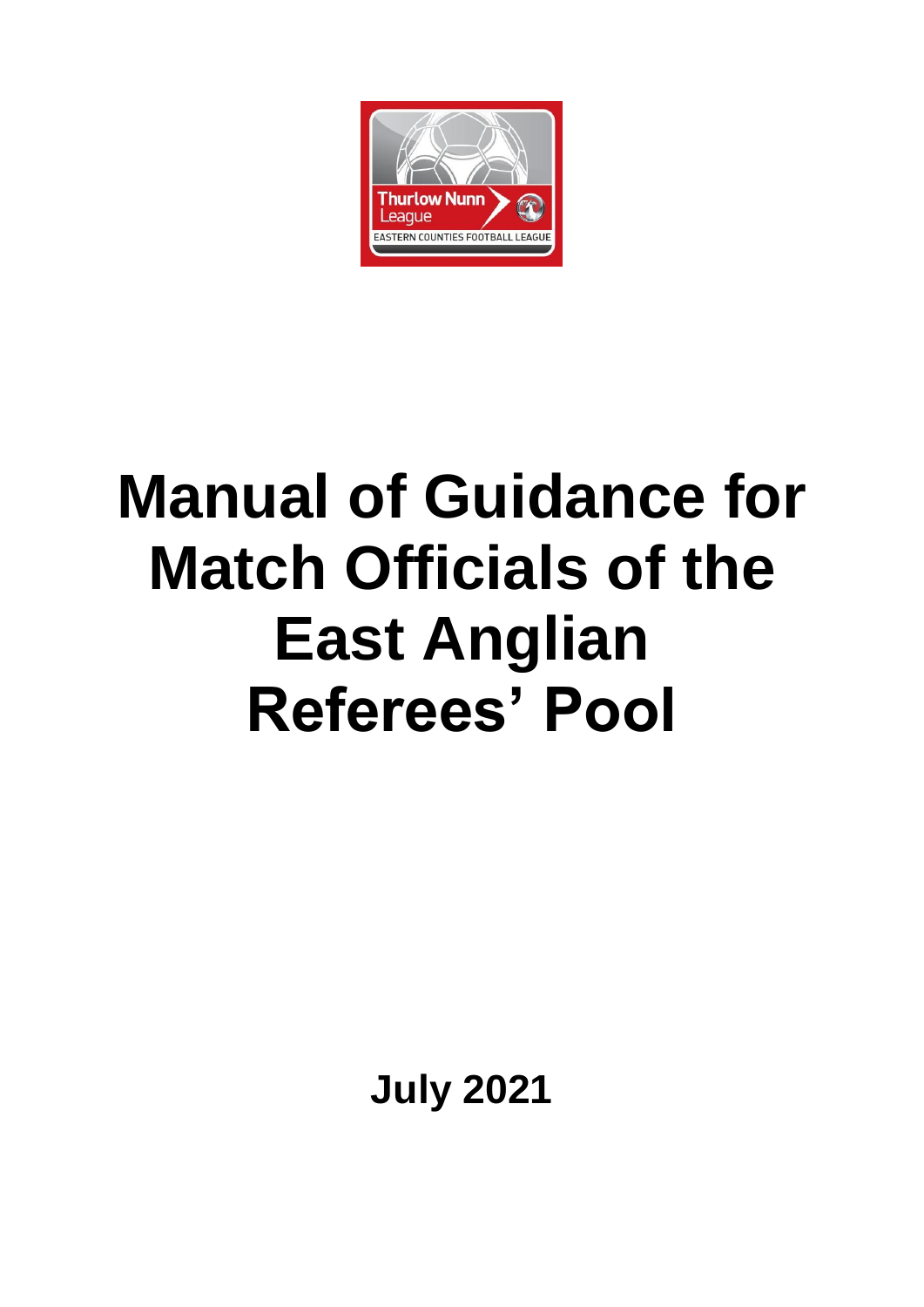# **FOREWORD**

From the beginning of season 2014/2015 the appointment of match officials and observers for the Thurlow Nunn Eastern Counties League Division One and the Hadley & Ottaway Anglian Combination League Premier Division has been managed by the East Anglian Referees' Pool. From 2018/2019 this was changed to the Thurlow Nunn Eastern Senior Division North and South, and from 2019/20 to the Thurlow Nunn Eastern Counties League Division One North and South. In season 2020/2021 the Premier Division was regraded a Supply League and the Pool became responsible for its appointments.

In the coming season you will serve as a Referee or Assistant Referee on the East Anglian Referees' Pool's List of Match Officials. By accepting the invitation to serve, there are certain commitments that have to be made on your part and in return you will receive the full support of the Pool and the League, who will provide you with development assistance and full support.

As many of you are already aware, officiating on a Supply League signals a big step in your refereeing career and represents many changes as a Referee or Assistant Referee. Many clubs at this level have enclosed grounds, the skill factor is often better and there is a paying attendance, with certain clubs regularly attracting a large following.

These factors bring with them certain responsibilities on your part. The East Anglian Referees' Pool expects that your standard of administration and communication will be of the highest level. You will also be expected to conduct yourself, on and off the field of play, in a professional manner.

This booklet is designed to be a point of reference for you in your role as an East Anglian Referees' Pool Match Official. You are strongly advised to take note of its content and regularly revisit it. By doing so, you will be in a position to approach each appointment with confidence, ensuring that you achieve the maximum performance level possible.

Finally, it only remains for us to wish you well for the coming season. We trust that you will enjoy your time officiating at this level of the game. Never hesitate at any time to contact any of us.

#### **John Tythcott Ralph Hedley**

**Referees' Appointment Secretary Observers' Co-ordinator Email: [johntythcott@hotmail.com](mailto:johntythcott@hotmail.com) Email: [ralphhedley3@gmail.com](mailto:ralphhedley3@gmail.com)**

**Heather Trevers Tony Trevers Administration & Finance Officer Chairman Email: [heather.trevers@btinternet.com](mailto:heather.trevers@btinternet.com) Email: [t.trevers@btinternet.com](mailto:t.trevers@btinternet.com)**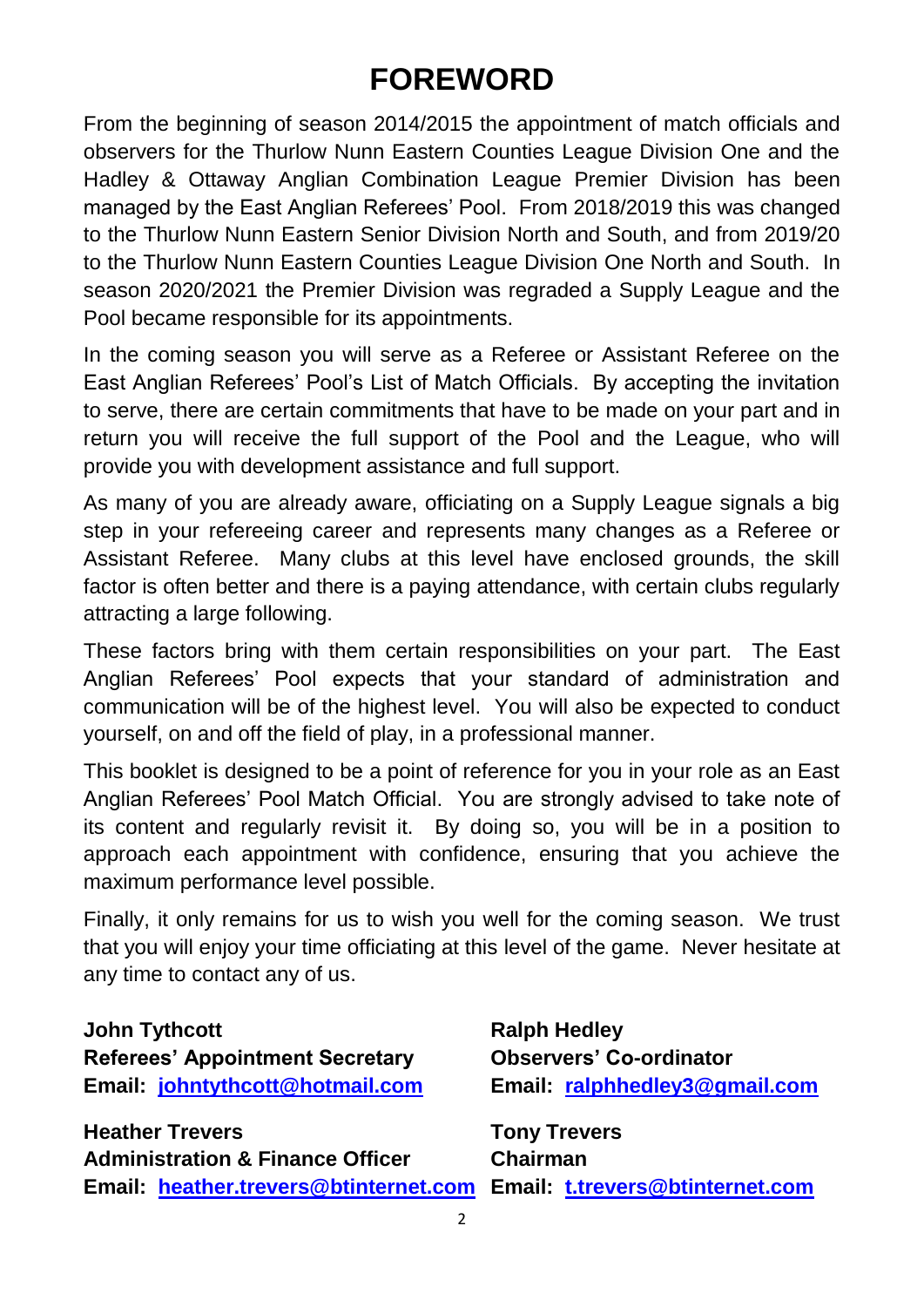# **TABLE OF CONTENTS**

| Section         |                                                  | Page            |
|-----------------|--------------------------------------------------|-----------------|
| 1               | Introduction                                     | 4               |
| $\overline{2}$  | <b>Order of Precedence</b>                       | 4               |
| 3               | The 'Four Day' Rule                              | 5               |
| $\overline{4}$  | <b>Personal Details</b>                          | 5               |
| 5               | Communications                                   | 6               |
|                 | Electronic<br>5.1                                | 6               |
|                 | <b>Communication by Telephone</b><br>5.2         | 6               |
|                 | <b>Communicating with Clubs</b><br>5.3           | 6               |
| 6               | <b>Closed Dates</b>                              | $\overline{7}$  |
| 7               | The Appointment Process                          | 8               |
| 8               | <b>Monthly Appointments</b>                      | 8               |
| 9               | <b>Acknowledging Appointments</b>                | 9               |
| 10              | Relinquishing an Appointment                     | $9\,$           |
| 11              | <b>Team Sheets</b>                               | 10              |
| 12 <sub>2</sub> | <b>Match Reports</b>                             | 10              |
| 13              | <b>Misconduct Reports</b>                        | 11              |
| 14              | <b>Travel Arrangements</b>                       | 11              |
| 15              | <b>Postponement of Matches</b>                   | 12 <sub>2</sub> |
| 16              | Preparation on Match Days                        | 13              |
| 17              | <b>Dress Code</b>                                | 13              |
| 18              | Travelling to the Ground                         | 13              |
| 19              | Arriving at the Ground                           | 14              |
| 20              | <b>Reporting of Late Arrival</b>                 | 14              |
| 21              | Non-appearance of a Match Official               | 14              |
| 22              | <b>Team Colours</b>                              | 15              |
| 23              | Guests at East Anglian Referees' Pool Matches    | 16              |
| 24              | The Dressing Room                                | 16              |
| 25              | Injury or Illness during a Match                 | 17              |
| 26              | Warming Up and Warming Down                      | 17              |
| 27              | Post-Match Hospitality                           | 17              |
| 28              | <b>Performance Measurement</b>                   | 18              |
|                 | Referees<br>28.1                                 | 18              |
|                 | 28.2 Assistant Referees                          | 19              |
| 29              | <b>Merit Tables</b>                              | 20              |
| 30              | <b>Performance Warning Letters</b>               | 21              |
| 31              | <b>Annual Review of Performance</b>              | 21              |
| 32              | <b>Observers</b>                                 | 21              |
| 33              | Match fees                                       | 22              |
| 34              | <b>League Documents</b>                          | 22              |
|                 | East Anglian Referees' Pool Management Committee | 23              |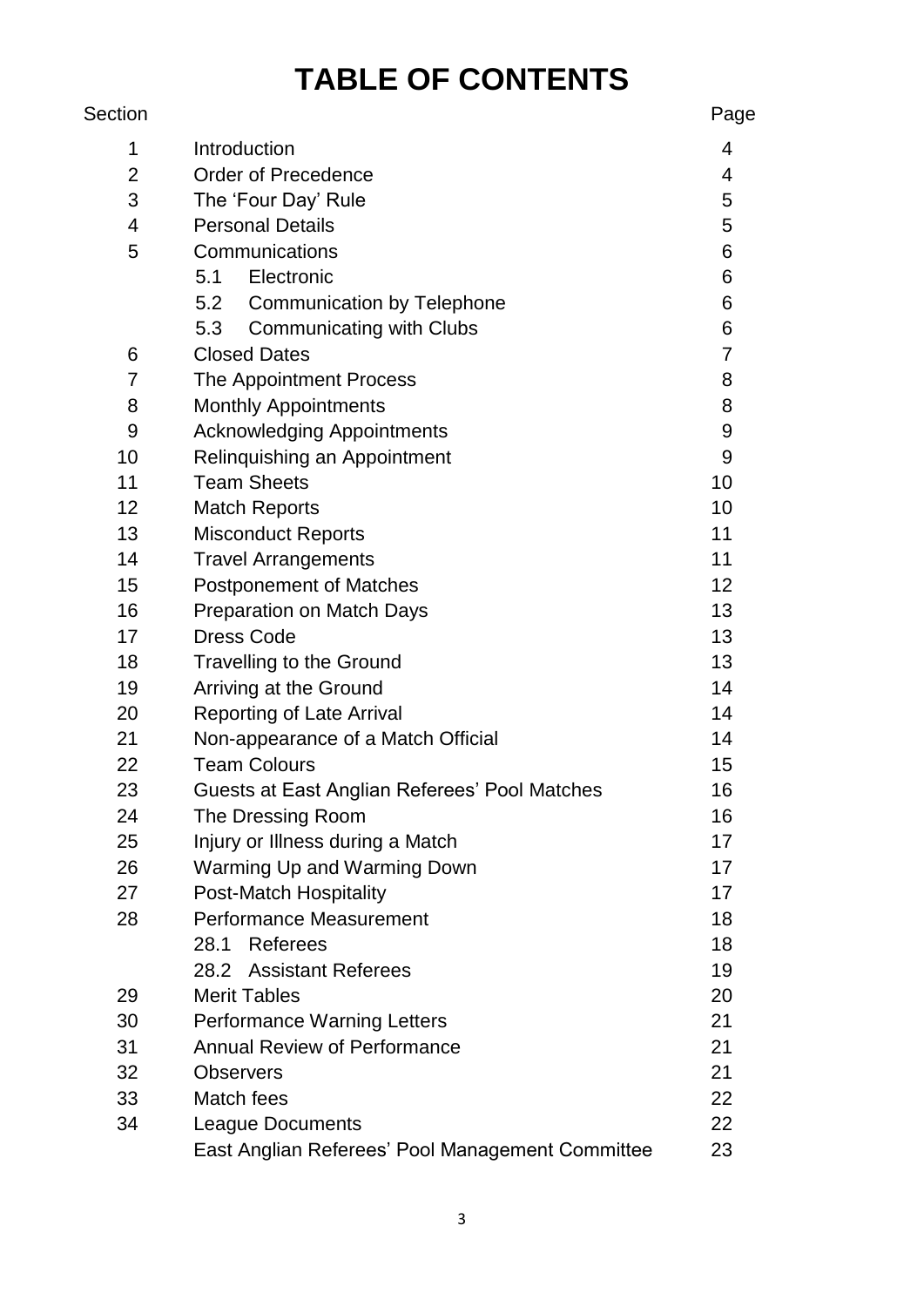# **1. Introduction**

This Manual of Guidance is designed to assist Match Officials who officiate on the East Anglian Referees' Pool.

It is not a definitive document but aims to provide advice and guidance on issues that Match Officials may encounter at this level of football. If, after consulting this document, you have still not been able to find the solution to your problem you are strongly urged to contact the officers of the Pool.

# **2. Order of Precedence**

The Football Association **Regulations for the Registration and Control of Referees** sets an "Order of Precedence" of appointments for Referees and Assistant Referees, which is as follows:

- (1) The FA Challenge Cup Competition
- (2) The FA Premier League
- (3) The Football League
- (4) The FA Challenge Trophy Competition
- (5) The FA Challenge Vase Competition
- (6) Affiliated Association County Cup Competitions *Affiliated Association appointments only take precedence over Panel Leagues, the FA Youth and FA County Youth Challenge Cup Competitions, Contributory League and Supply League appointments if the appointment is in the Affiliated Association's nominated Senior Cup Competition or in the Semi-Final and/or Final of any other Affiliated Association Competition whether the appointment is as a Referee or an Assistant Referee.*
- (7) The Panel Leagues
- (8) The FA Youth and FA County Youth Challenge Cup Competitions and FA Women's Cup 4<sup>th</sup> Round and above
- (9) Contributory Leagues (recognised divisions only), National League Systems Cup and FA Sunday Cup
- (10) FA Women's Super League and Cup
- (11) Supply Leagues (recognised divisions only) [Thurlow Nunn Premier Division and Division One North & South]
- (12) FA Women's Premier League and Cup
- (13) Senior County Leagues
- (14) Intermediate County Leagues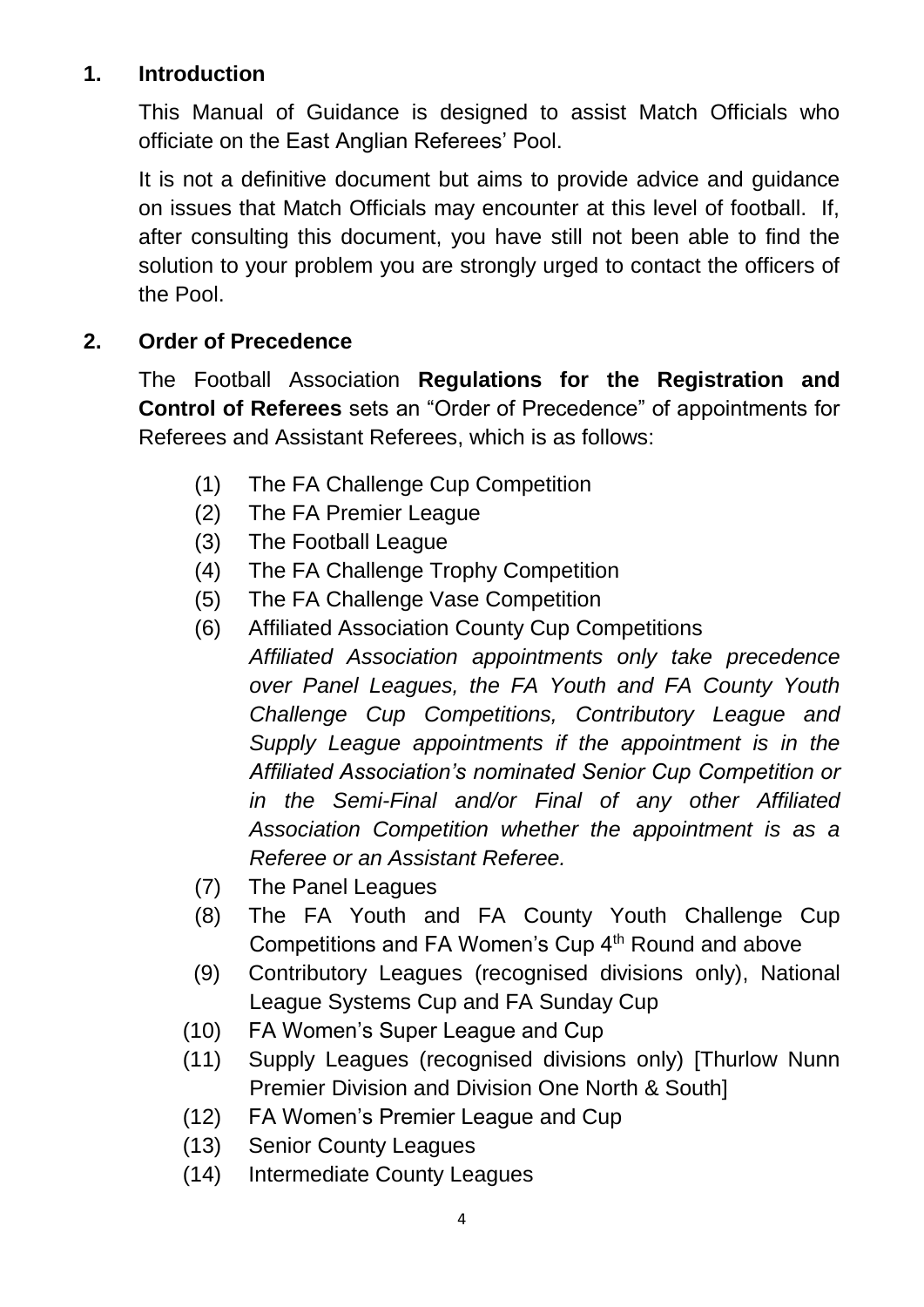- (15) FA Women's Cup prior to  $4<sup>th</sup>$  Round
- (16) Women's Combination League and Cup
- (17) Women's Regional League and Cup
- (18) County Junior Leagues
- (19) County Women's Leagues and Cups
- (20) All other Competitions, including Youth Competitions

"Fourth Officials" are appointed to certain rounds of FA competitions and all FA Premier, Football League and Nationwide Conference matches. Such appointments form part of the Order of Precedence within the competitions listed above.

"Standby/Reserve Officials" may be appointed to other competitions but do not form part of the Order of Precedence and are not to be accepted by Referees in preference to an active appointment.

# **3. The "Four Day Rule"**

Where release from an appointment is required to enable a Referee to take a more senior appointment, at least four days' notice must be given to the relevant County Football Association or Competition by the Association or Competition requesting the release.

Once the Football Association or County Football Association has appointed a Match Official, if subsequently the match is postponed, abandoned or results in a draw and the re-arranged fixture is then scheduled to take place less than four complete days from the date of the original match, the Football Association or County Football Association appointment will take priority.

# **4. Personal Details**

Your personal details will be held by the Pool on a computer system. The Administration & Finance Officer is responsible for holding and maintaining this information. If any of your personal details change, even if it is a temporary change, you are required to inform the Administration & Finance Officer immediately that change is known. This must be carried out in writing (by post or e-mail). This is particularly important in respect of address or contact telephone number changes, as well as new e-mail addresses.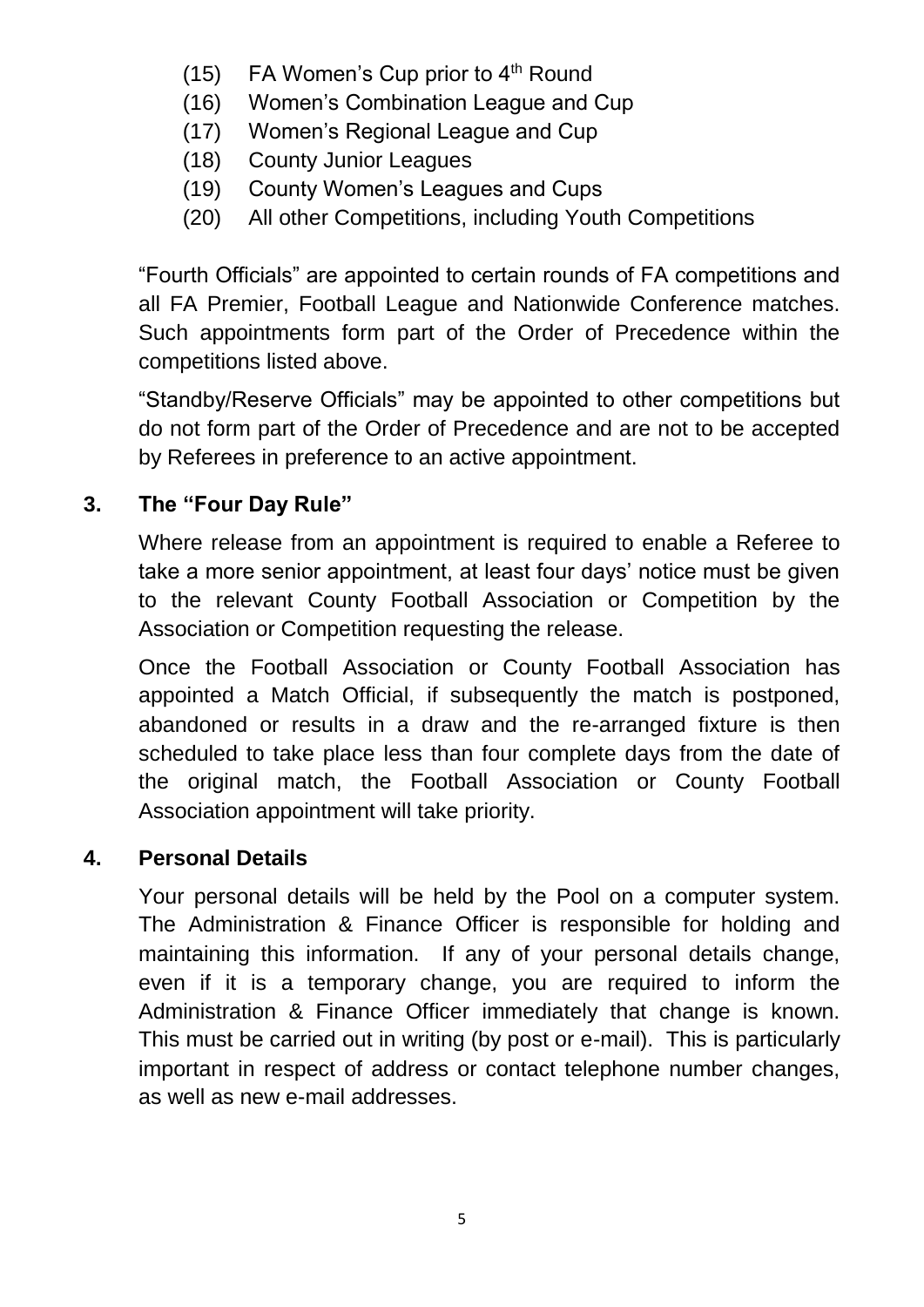# **5. Communication**

# **5.1 Electronic**

The Pool conducts most of its business by email. However, there are some words of caution in respect of the use of e-mails.

- Only use an e-mail address that you have constant access to.
- Do not provide an address which emanates from an occasional visit to an Internet Café.
- Ensure that you type the address correctly before sending the message.
- If your e-mail account has an auto-acknowledge facility ensure this is activated to receive an acknowledgement from the recipient. If you have not received an acknowledgement within 48 hours either re-send the transmission or, if urgent, seek some other means of communication.
- Similarly, if your e-mail requires a response, follow it up if a response is not received within 48 hours.
- If you ever suspect that a virus has corrupted your computer, cease sending e-mails until you can guarantee the integrity of your equipment.
- Do not use e-mail addresses that give the impression that you have a cavalier or flippant attitude to your role of referee (e.g. [redcardrichards@aol.com](mailto:redcardrichards@aol.com) is not acceptable). Remember, Club Secretaries see these e-mail addresses.
- The Pool will not accept the sending of inappropriate e-mails to any of its addresses.

# **5.2 Communicating by Telephone**

Communication by telephone should be kept to an absolute minimum. The telephone should only be used in an emergency and as a last resort (please see Section 10).

If you leave an answer phone message, ensure that you apply the basic ABC principles of communication:

A Accurate B Brief C Clear

Under no circumstances will mobile telephone message texting services be an acceptable form of communication with the Pool.

# **5.3 Communicating with Clubs**

Clubs will communicate with you to provide you with confirmation of appointments. This will normally be conducted via e-mail as the Club will be required to provide you with details of the location of their ground,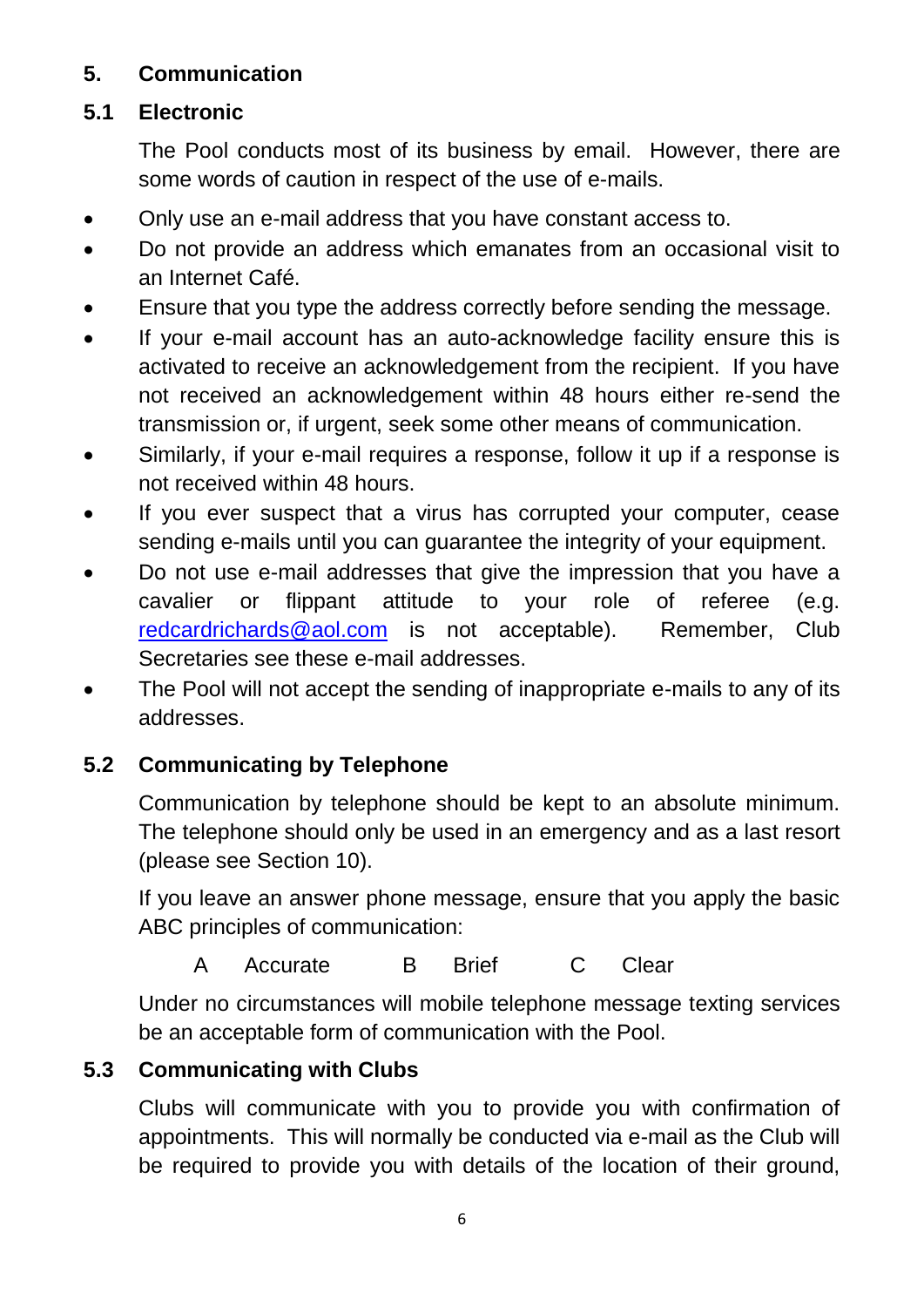usually in the form of a map. Once a Club has notified you of a fixture you must immediately acknowledge with the Club that you have received this information.

The home Club shall advise the Match Officials of the date and time of kick-off of each match, to be received at least five days prior to the match and the Match Officials must acknowledge receipt to be received at least three days before the match.

If you receive notification from a Club about a fixture that you were initially appointed to but have been subsequently removed from or relinquished, you must immediately inform the Club who notified you and the Referees' Appointment Secretary. This is critical to ensure that the fixture does not remain uncovered.

You are strongly advised to keep a record of your communications with individual Clubs, including dates, times and names of persons you conversed with.

# **6. Closed Dates**

**At this level of football the Pool operates a "closed dates" system. Fundamentally this means that you are available to officiate on a football appointment unless you make yourself unavailable by "closing" the date.**

Dates may be closed for personal reasons or for the acceptance of other football appointments – **but only those defined within the Order of Precedence**. Do not attempt to close dates for other football appointments outside the Order of Precedence as the Referees' Appointment Secretary will not accept them. In addition, do not attempt to disguise such appointments as other personal closed dates. This is unacceptable.

There are various times during the year that you will be required to close dates:

# **On Receipt of the Monthly Fixtures**

You should close dates for the following month at the time you acknowledge your monthly appointments. This information should go to the Referees' Appointment Secretary via e-mail and be entered on MOAS.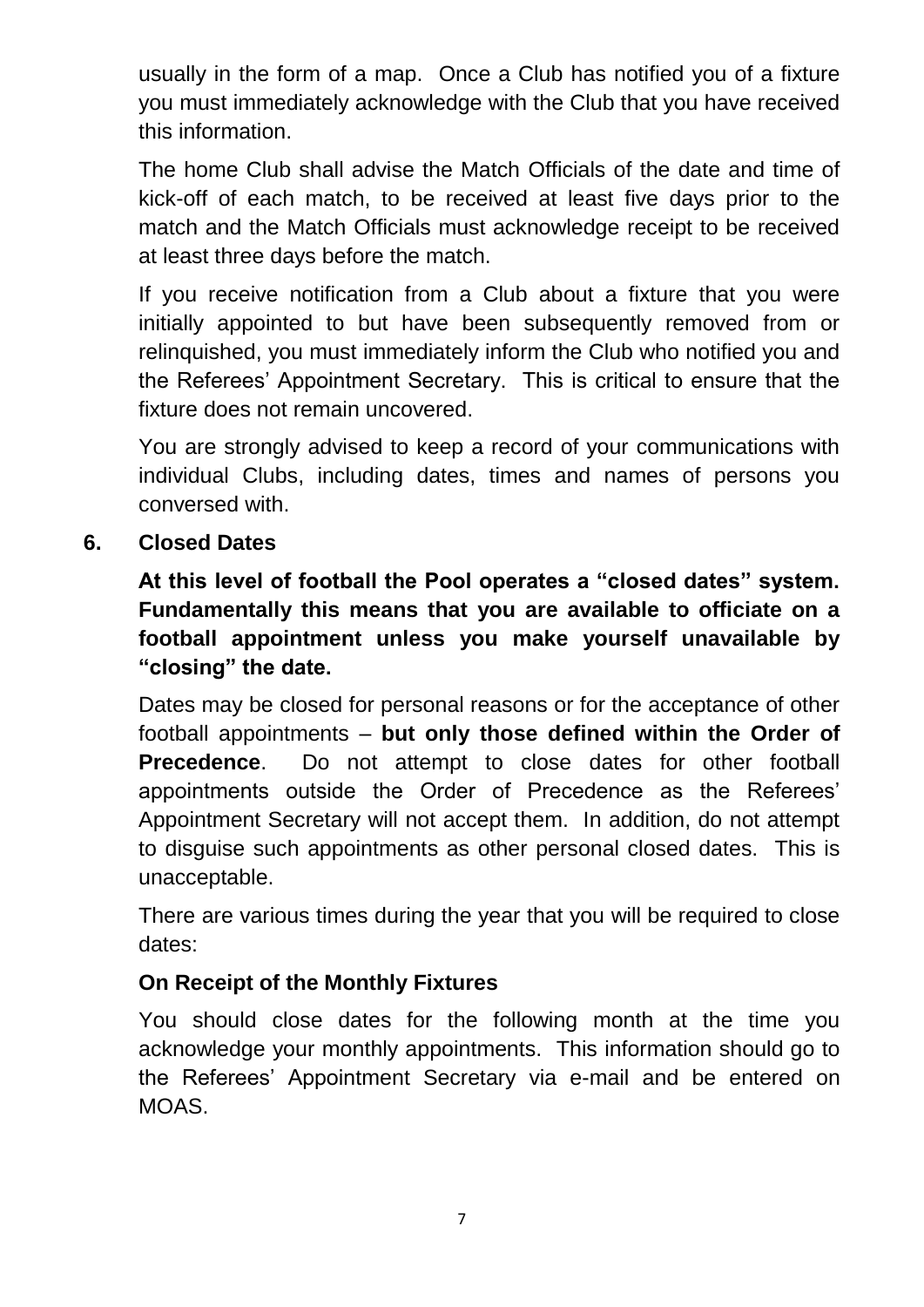# **Ad-hoc Dates**

Ad-hoc dates, including additional personal dates and football appointments outside those allocated in the monthly fixture list, should be closed by e-mail and on MOAS. When closing dates by e-mail ensure that you head the e-mail with the title "Closed Dates." These adhoc closed dates should be closed by direct communication with the Referees' Appointment Secretary and on MOAS, and must include the reason for closing the date, i.e. business, personal, injury or football.

# **7. The Appointment Process**

The Thurlow Nunn Eastern Counties League starts with a complete season's fixture list prior to the commencement of the season. There will naturally be a number of amendments to these programmes which will be made as the season progresses.

Referee appointments will be completed on a monthly basis after those made by the FA Premier League, the Football League, the Panel Leagues' and the Contributory Leagues' competitions. Although our appointments will be sent to these competitions this does not negate responsibility for individual referees to notify these competitions of their East Anglian Referees' Pool appointments.

Upon completion of the appointments the Administration & Finance Officer will provide the Suffolk & Ipswich League, Norfolk County FA and Essex & Suffolk Border League with the dates of the matches and the names of the Match Officials appointed by the Referees' Appointment Secretary. This enables the individual leagues the earliest opportunity to commence their referee appointments. It should be noted that this does not negate the responsibility for individual referees to notify their Leagues of their East Anglian Referees' Pool appointments.

Once the Referees' Appointment Secretary has completed all the agreed appointments for the coming month they will be emailed to the Clubs and Match Officials via Full-Time. They will also appear on MOAS.

The Match Officials have a responsibility to notify dates to their County Football Association for all East Anglian Referees' Pool appointments.

# **8. Monthly Appointments**

Appointments are added to the League web pages monthly and these can be viewed at [http://thurlownunnleague.com.](http://thurlownunnleague.com/)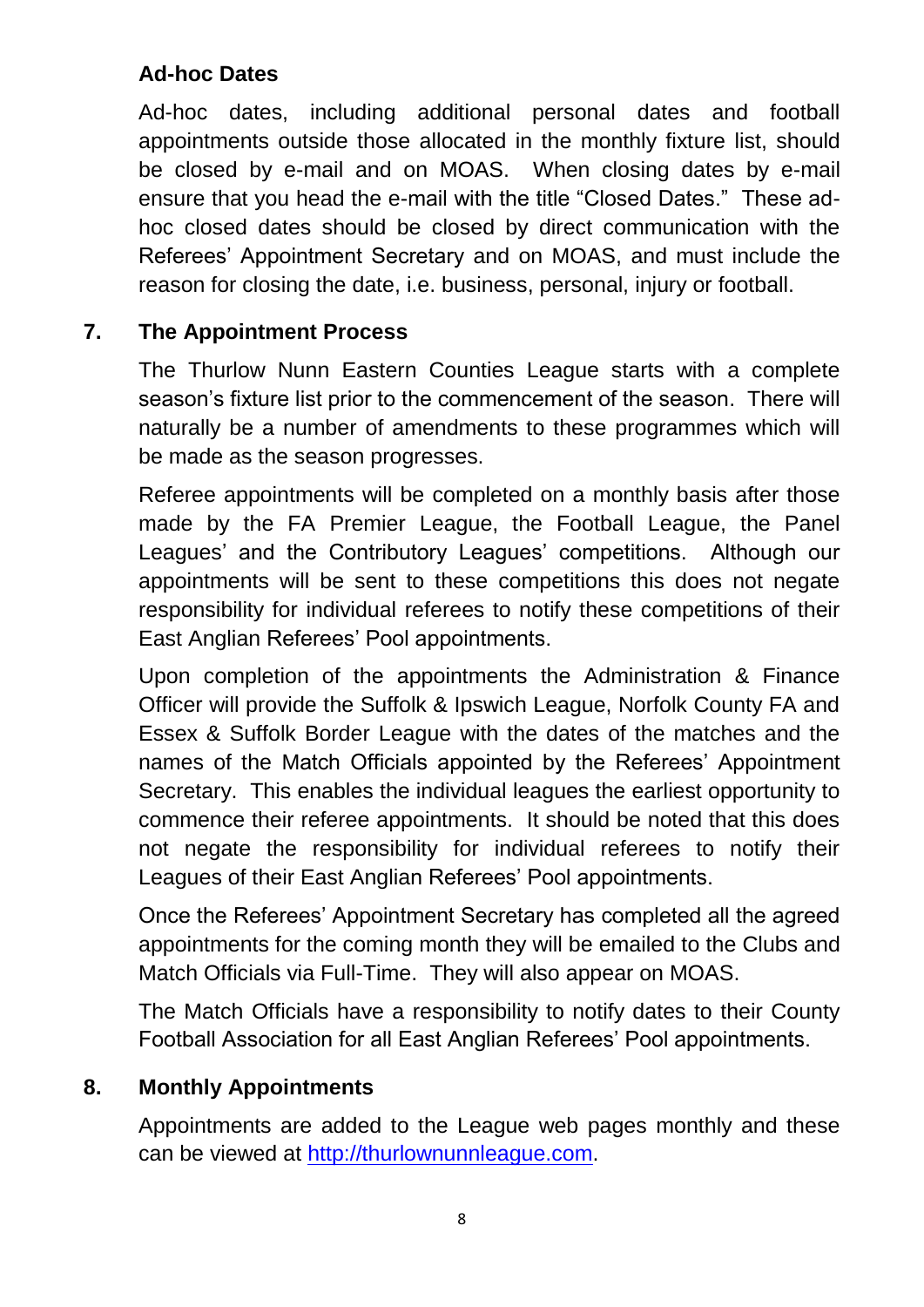# **9. Acknowledging Appointments**

You are required to acknowledge monthly appointments. All monthly appointments must be acknowledged to the Referees' Appointment Secretary via email within four days. The email must be headed "Acknowledgement of Appointments" and should contain no other information other than the acknowledgement and closed dates for the forthcoming month.

# **10. Relinquishing an Appointment**

There will only be three occasions when you relinquish an East Anglian Referees' Pool appointment:

- To accept another football appointment with higher priority within the Order of Precedence
- For personal or business reasons
- Due to injury or illness

If you receive a football appointment that takes precedence over a Pool appointment you must immediately communicate this fact to the Referees' Appointment Secretary and request permission for your release. You must ensure that you receive acknowledgement of that request and confirmation of your agreed release.

It is your responsibility to honour any Pool appointment. However, it is accepted that there may be occasions, due to personal or business reasons, when you will be unable to fulfil an appointment. The release from an appointment under these circumstances will only be accepted for genuine and valid reasons. In such a case you must immediately contact the Referees' Appointment Secretary.

If unfortunately you become ill or are injured you must contact the Referees' Appointment Secretary immediately if it is likely that the illness or injury will prevent you from fulfilling a Pool appointment. When contacting the Referees' Appointment Secretary be prepared to provide him with an estimated date of resumption of duties. The East Anglian Referees' Pool, in certain situations, may require you to provide authenticated documentary medical evidence of your injury or illness.

Once you have been released from an appointment it is your responsibility to personally contact all the other Match Officials on that fixture and inform them that you are no longer assigned to that game. In addition it is your responsibility to contact the home Club Secretary and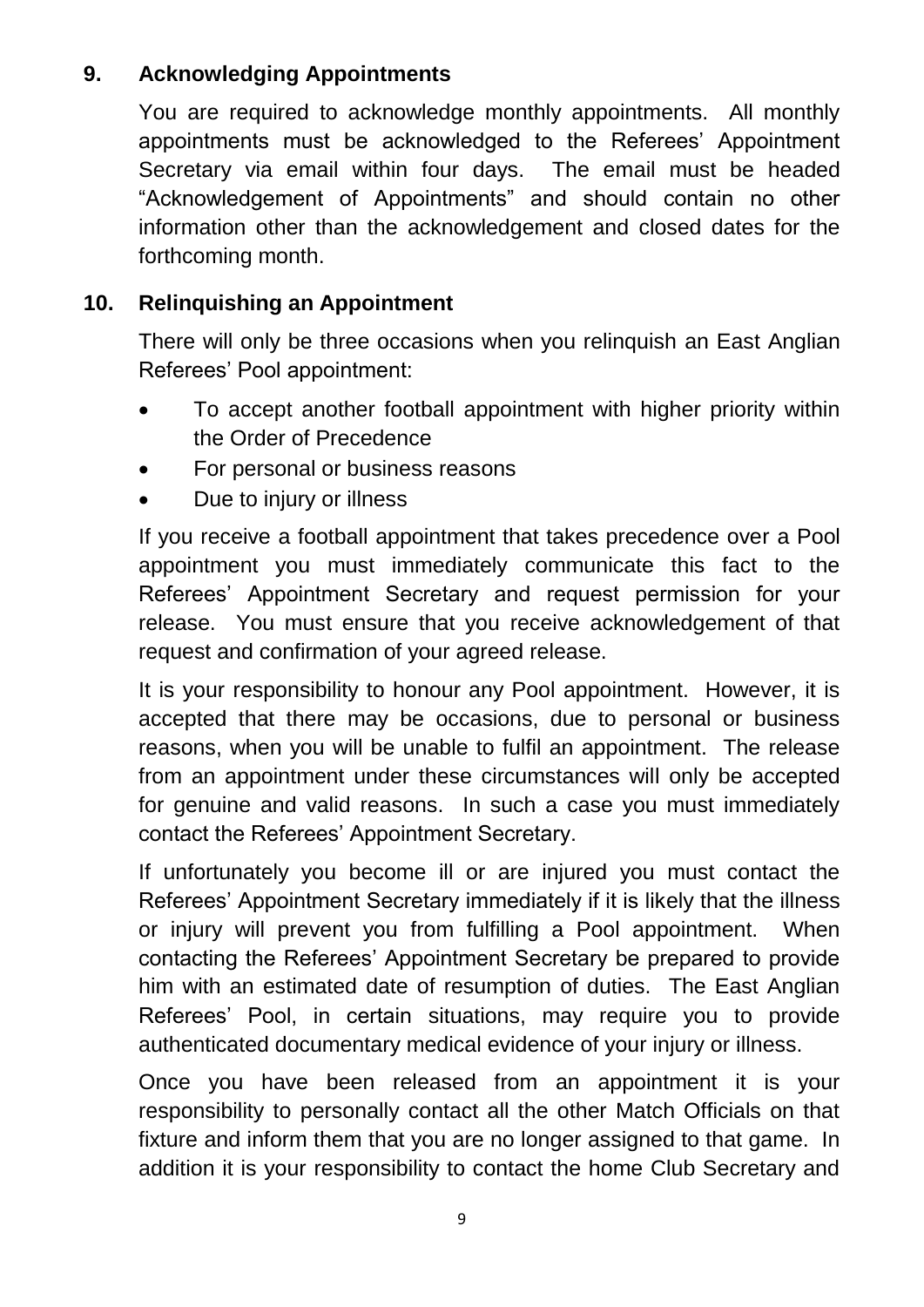inform him that you have been released from that appointment and will not be fulfilling it. You should advise the Secretary that he should contact the Referees' Appointment Secretary to confirm the details of the replacement Match Official.

The Pool will maintain a list of withdrawals from appointments and may review the position of any Official on the list should a pattern of unsubstantiated withdrawal develop.

If a Match Official has closed a date but then it becomes available they should advise the Referees' Appointment Secretary immediately that they are now available for appointments.

**If for any reason you have to call off within 24 hours of the kick off you must telephone the Referee Appointments' Secretary and not rely on emails.**

# **11. Team Sheets**

The Match Officials of East Anglian Referees' Pool matches will be required to take part in the electronic exchange of team sheets with representatives of both Clubs 45 minutes prior to the commencement of the game in accordance with the League's Rules.

All Match Officials should make themselves conversant with the completion of the forms. The Referee is responsible for ensuring that he keeps a copy of the Team Sheets in case there are any queries in the future by the League or the Pool.

# **12. Match Reports**

At the conclusion of every Thurlow Nunn Eastern Counties League game the Referee will be required to complete an electronic Match Report, which has the facility to document cautions, players sent to the Sin Bin, and sending offs for both teams. It also has a facility for the Referee to record any breaches of League rules or directives for that particular game. The purpose of the Match Report is to ensure that the Clubs have the correct information regarding disciplinary action taken against players. In addition it facilitates the reporting of League Rule breaches to the Pool. This Report must be submitted after **every** game, regardless of whether there is any misconduct to report. All breaches of rules and directives must be recorded on all three copies in order that charges can be raised. In addition, on the copy that goes to the Pool the Referee should enter their marks for the Assistant Referees.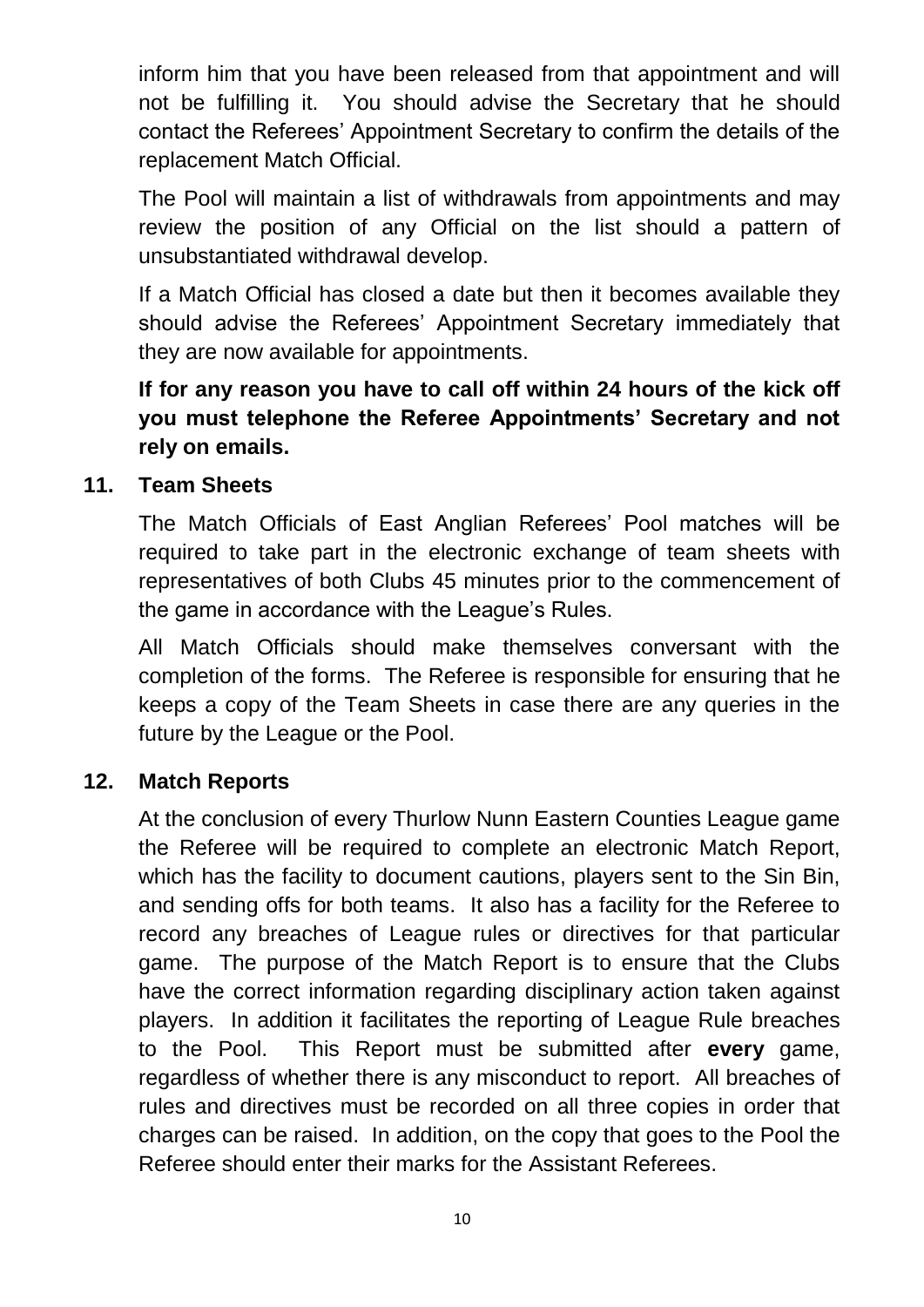The Match Report should be emailed to both Club Secretaries (without the Assistant Referees' marks included) and a third copy to the League's Referees' Administration Officer which should contain the Assistant Referees' marks within the following timescales:

- For games played on a Saturday forms should be sent by midnight on the day of the game
- For games played midweek forms should be sent by noon the following day

# **13. Misconduct Reports**

Match Officials should be aware that misconduct reports for matches played in the Pool need to be entered on the Whole Game System. This can be done at:

<https://wholegame.thefa.com/Account/Login?ReturnUrl=%2f>

Assistant Referees are reminded that in the case of a sending off offence they must submit a misconduct report to the appropriate authority in the same manner.

# **14. Travel Arrangements**

Every effort must be made to keep travelling expenses to a minimum and Match Officials have a part to play in that quest. The Pool operates a maximum distance that may be claimed by match officials, without the prior approval of the Pool to exceed this distance. The total mileage that may be claimed by all three officials is 200 miles.

When travelling by private car you must claim for the journey, **calculating the mileage by the shortest route from home to ground**. It is appreciated that, despite this instruction, you may still use another route which, although providing a quicker journey, is not necessarily the shortest. With the modern development of orbital motorway routes, especially around large conurbations, it is often easier to circumvent these areas rather than travel through them. That is your choice but even in these cases it is imperative that the shortest journey is claimed.

**It is normally expected that "joint travelling" will take place unless otherwise agreed with the Referees' Appointment Secretary prior to travelling to the game. However, until further notice the only joint travel permitted will be by people living in the same house-hold or social bubble.**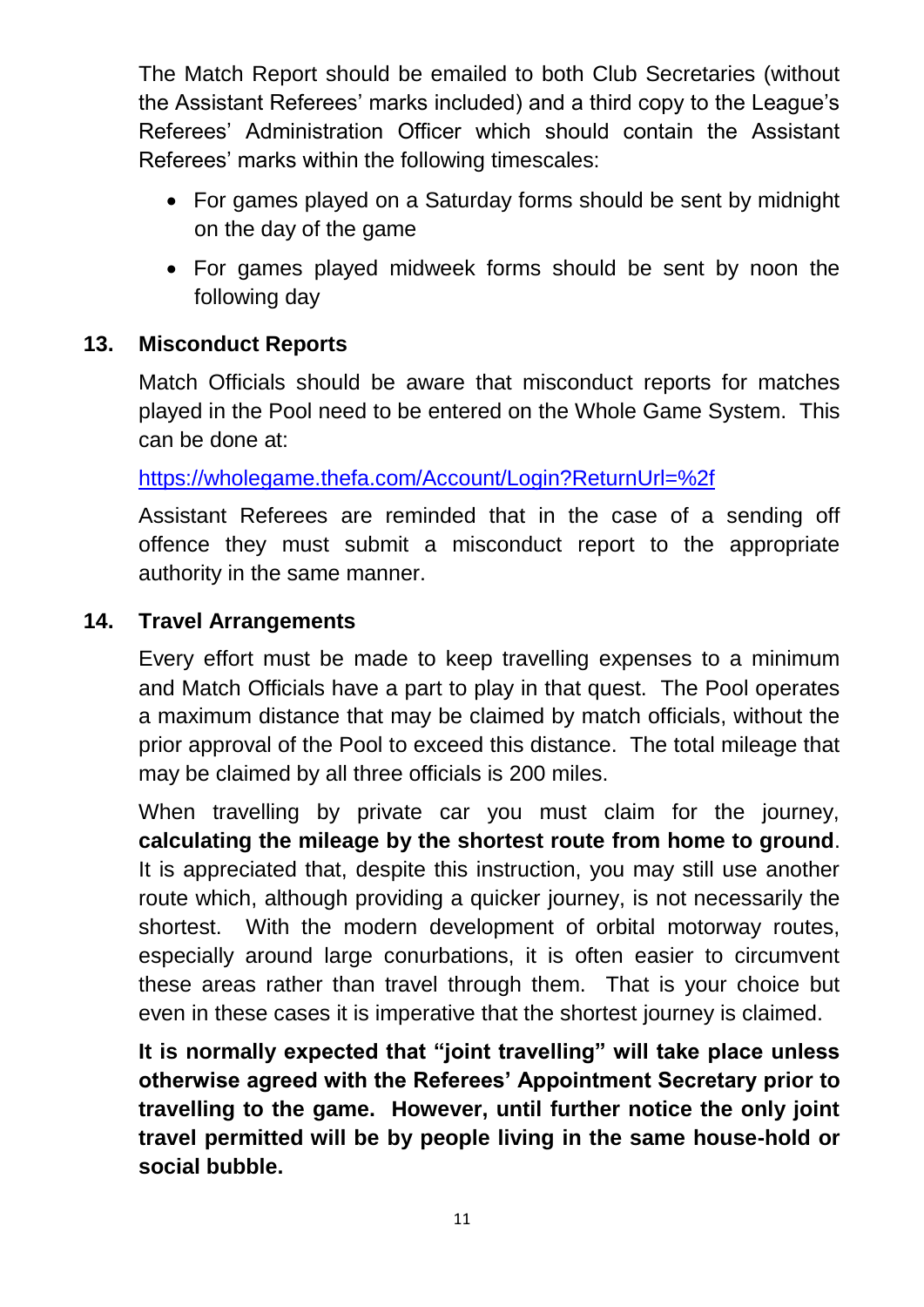You should be aware that joint travelling arrangements are not always designed on a "pick up on the way" basis. There may be occasions where all three Officials are **expected** to meet at a mutually agreed point and then all travel together. In these cases each individual Official is entitled to claim for the short journey to the meeting point.

When making arrangements for joint travel every Match Official has an individual responsibility to ensure that the arrangements are made in good time ahead of the match day. It is not acceptable to leave the making of arrangements until the day before the game. If, when making arrangements, it transpires that there has been a replacement to any of the Officials the remaining Match Official(s) must contact the Referees' Appointment Secretary to establish the replacement.

If a Match Official travels to a game by public transport that Official may claim the appropriate second-class rail fare or any costs incurred by using bus or taxi. However, if a taxi trip is to be undertaken prior agreement must be sought from the Referees' Appointment Secretary.

Prior to the commencement of the season each Official will be issued with an expenses form to be used for claiming expenses for each game. A completed expenses form must be submitted via email to the Home Club Secretary prior to the match. In all cases of public transport being used a receipt must be requested and, where provided, must be retained and shown to the club if asked for. These forms will be retained by individual Clubs and the Pool reserves the right to inspect them from time-to-time to check the claims submitted by Match Officials.

# **15. Postponement of Matches**

Where a Match Official is requested to inspect a field of play to determine its suitability for play the Home Club must produce a "Certificate of Match Postponement" to be completed and signed by the Match Official if the game is postponed. The Home Club must then submit the Certificate to the appropriate League Secretary. You will find a document with further details on the League Website – see Section 34.

If you are the Referee of a game it may be advisable during periods of inclement weather to be proactive and contact clubs to discuss the state of the pitch, especially if you will not be available to take calls in the period leading up to the game, e.g. at work.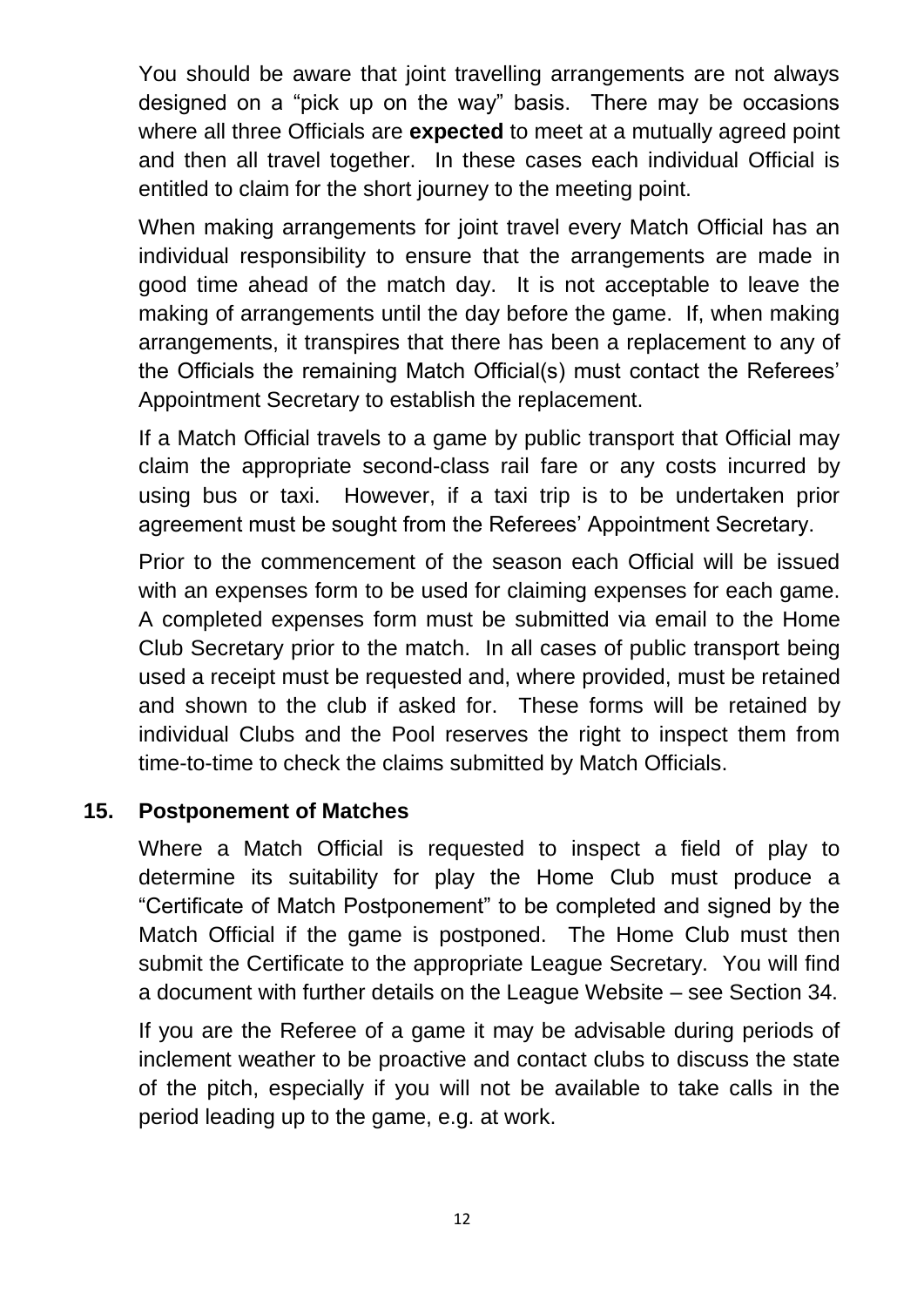# **16. Preparation on Match Day**

It is appreciated that at this level of football many Match Officials will have full-time occupations and that, on occasions, it may not be possible not to be working on the day of a match, especially midweek games. However, to ensure the most professional preparation possible Match Officials should attempt to minimise the disruption to their pre-match planning.

# **17. Dress Code**

In order to present a professional image to Clubs a certain standard of dress is expected of Match Officials at this level. All Match Officials will wear shirt and tie. Female Match Officials must wear either trousers or skirt. (These requirements are suspended during the Covid-19 pandemic).

Match Officials must wear uniforms comprising plain black shirts with white collars and black shorts. Socks must be black with a white top. Alternatively a uniform comprising a black shirt with black collar and black shorts may be worn, but in this case socks must be all black with no coloured tops.

A Match Official's tie for the Thurlow Nunn Eastern Counties League is available for purchase from the Referees' Administration & Finance Officer.

# **18. Travelling to the Ground**

All Match Officials should ensure that they have allowed sufficient time to travel to the ground. They should be in possession of a map showing the location of the ground, if available, and have a planned route to the ground if they have not previously visited it. Route planner software programmes can be purchased or can be found on several motoring websites, via the Internet or via one of the motoring organisations. Alternatively "Sat Nav" should be utilised if available.

As the amount of traffic on the roads increases the possibility of delay also increases. Prior to travelling Match Officials should make every effort to identify delays caused by roadworks or incidents. Again these can be found on the Internet, Teletext or Sat Nav where long term roadworks or other reasons for delay are often documented. In winter months it would also be advisable to check the weather forecast in case of inclement weather that would affect driving conditions.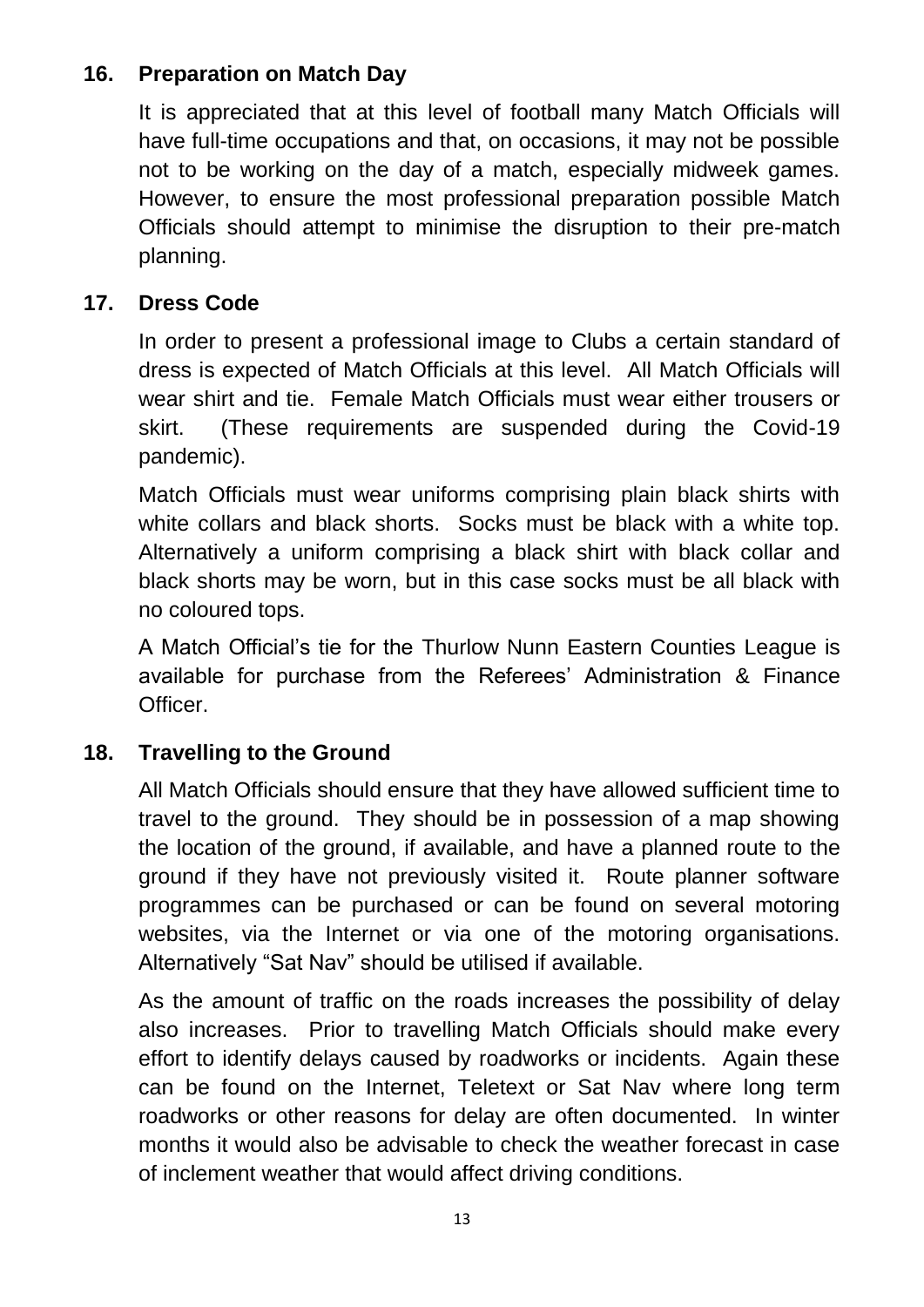It is inevitable that on occasions Match Officials will be delayed travelling to grounds. It would be wise to be in possession of a mobile telephone in case of emergencies. You should always have to hand the contact telephone numbers of the other Match Officials (if travelling alone), the Home Club Secretary, the ground you are travelling to and the Officers of the Pool. If you are delayed in any way and anticipate arriving late, ensure that your match colleagues and the Home Club Secretary are apprised of your progress.

# **19. Arriving at the Ground**

Upon arrival at the ground it is your responsibility to seek out and confirm your arrival with the Home Club Secretary or person responsible for liaising with the Match Officials.

During the Covid-19 pandemic it is advised that you do not arrive more than 75 minutes prior to kick-off. All clubs are required to give a safety briefing to Match Officials prior to kick-off and it is recommended you check this out as early as possible.

# **20. Reporting of Late Arrival**

On all Pool matches you must arrive at least one hour prior to the scheduled kick off time. If an Assistant Referee arrives later than the stipulated time he must submit, in writing, a report to the Referees' Appointment Secretary explaining the reason for his late arrival and the time of arrival. In addition the match Referee must also report this fact to the Pool. Where a Referee arrives late for a match he must provide a written report to the Pool explaining the circumstances. This report must be made immediately after the match.

# **21. Non-Appearance of a Match Official**

The Leagues covered by the East Anglian Referees' Pool have agreed with all their Clubs that in the event of a non-appearance of a Match Official both Clubs **MUST** agree to a replacement Official. This ensures that a match will go ahead as scheduled despite the non-appearance of a Match Official.

If a Match Official fails to arrive at a ground at the stipulated time (at least one hour prior to the scheduled kick off) the other Officials at the ground should attempt to make contact with the missing Official, firstly by mobile telephone and then by telephone, to the home address. If no contact is made by making these enquiries the Officials at the ground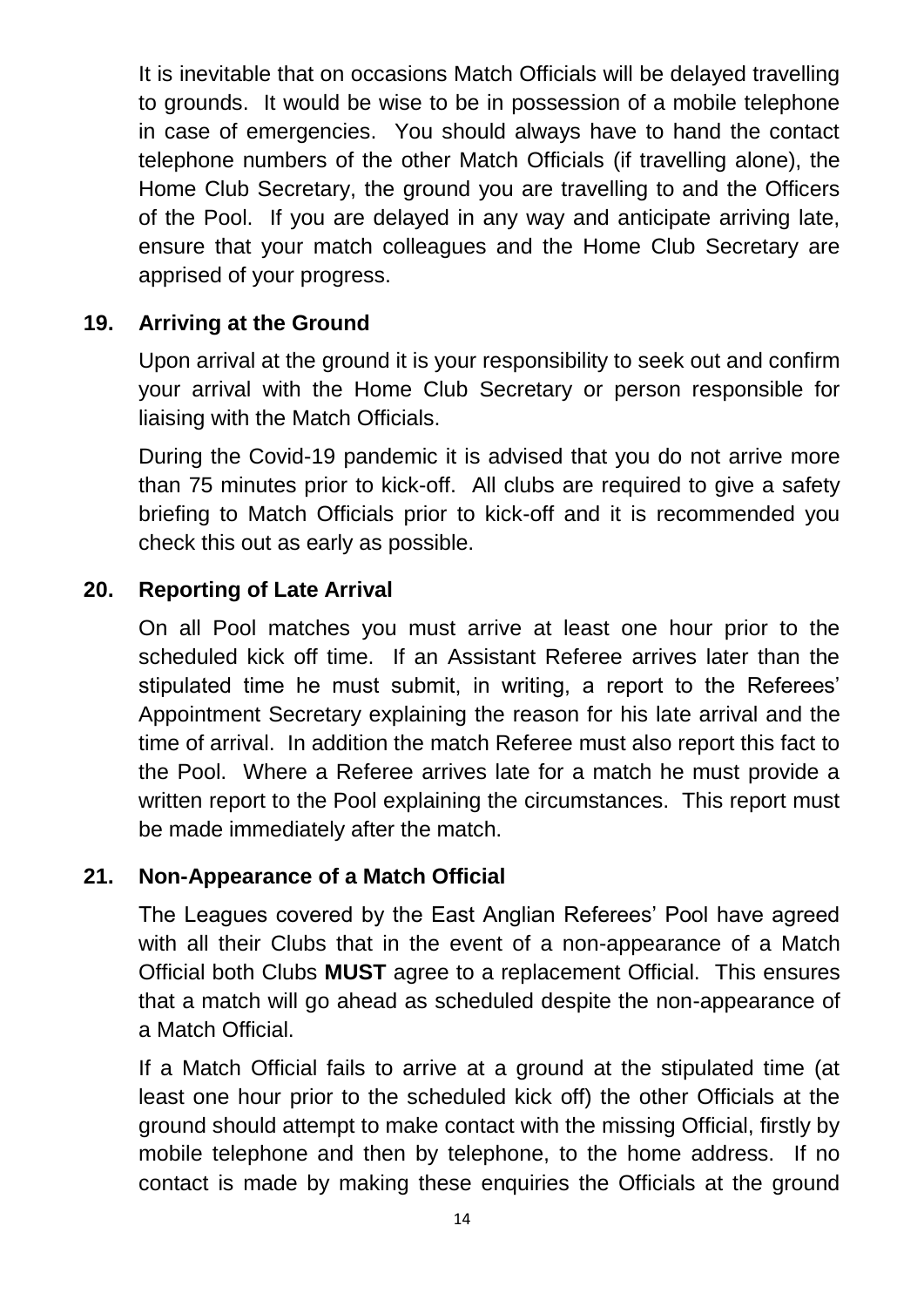should then contact the Home Club Secretary and confirm that the missing Official has (a) been contacted by the Home Club and (b) whether he has acknowledged that contact.

If both (a) and (b) are affirmative the Officials present should then ring the Referees' Appointment Secretary and inform him of the situation. The Referees' Appointment Secretary will attempt to arrange a replacement Referee or Assistant Referee, dependent on the status of the missing Official. Contact with the Referees' Appointment Secretary should be carried out at the earliest opportunity to give the maximum opportunity to identify a replacement.

If the missing Official is a Referee and the only replacement that can be arranged is an Assistant Referee then the senior Assistant Referee for that match will take the place of the Referee. "Seniority" for these purposes will be determined by the length of service as a Level 5 Referee, then length of service as a Level 6 or 7 Referee and finally by total length of service as a Referee.

If the Appointments' Officer can provide no replacement the Home Club should be asked to make enquiries, possibly by a crowd announcement, to establish a suitable replacement. When a suitable replacement is found he should be afforded the role and responsibility of an Assistant Referee throughout the time he is carrying out that function. The Home Club may choose to offer financial recompense to such a replacement at their discretion.

After the game the match Referee should submit a report to the Referees' Appointment Secretary, outlining the details. If a person other than an East Anglian Referees' Pool Match Official acted as an Assistant Referee the report should contain the name and address of the individual.

# **22. Team Colours**

You should make yourself aware of any potential clash of team colours at the earliest opportunity. Match Officials are reminded that they do not have the authority to deviate from the black uniform. Law requires the Goalkeeper to wear colours that distinguish him from the other players and the Referee and Assistant Referees.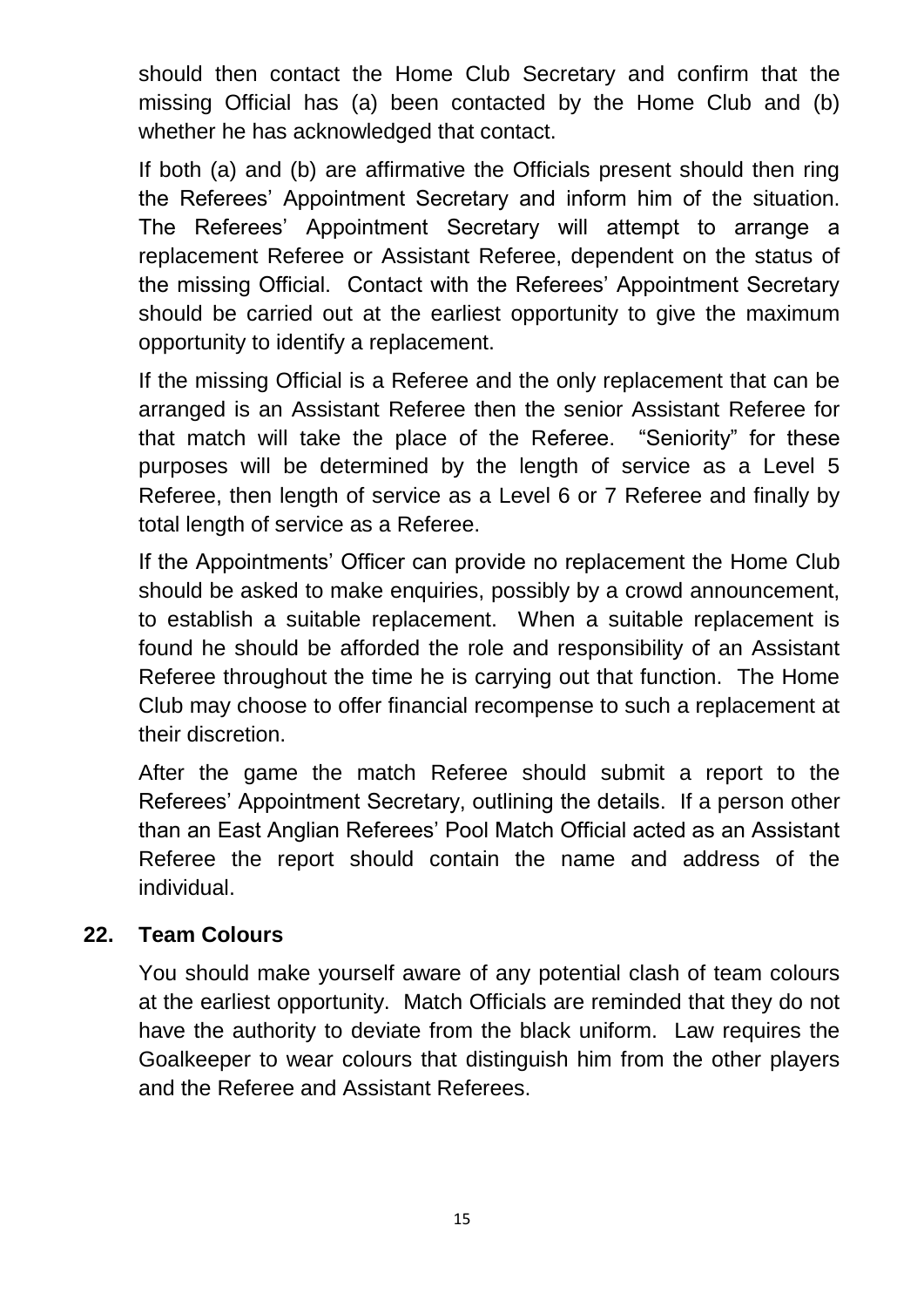# **23. Guests at East Anglian Referees' Pool Matches**

The East Anglian Referees' Pool does not discourage the taking of guests to Pool matches. However, there are certain stipulations that Match Officials must take into consideration if they decide to take guests to a game:

- There should be no assumption that guests of Match Officials will receive unpaid entry into a ground, or any preferential treatment in respect of hospitality.
- Any such concession must be at the instigation of the Club.
- Once at the ground the Match Official's primary responsibility is to prepare for the match and they should at that point part company with their guests.
- Under no circumstances should guests accompany Match Officials onto the field of play.
- Guests should never be taken to a Pool game wearing anything that indicates allegiance to one of the participating Clubs.
- No unaccompanied children should be taken to Pool matches.

# **24. The Dressing Room (these may not be available during the Covid-19 Pandemic)**

The overall control and management of the dressing room is the remit of the match Referee, and the other Officials should take their lead from the Referee.

Security of the dressing room whilst it is unoccupied is the responsibility of the Home Club and they must ensure it is locked and secure when the Officials are not present in it. In the event of anything being stolen from the dressing room or items being damaged within it the Police need to be informed immediately and the matter reported to the Home Club Secretary and the Pool. It is advised that you should not take anything of value to a match. If, for whatever reason, you have taken items of value with you to a match you are strongly advised not to take them into the dressing room.

If dressing rooms are not available due to Covid-19 clubs will make arrangements for your possessions to be securely stored during the game.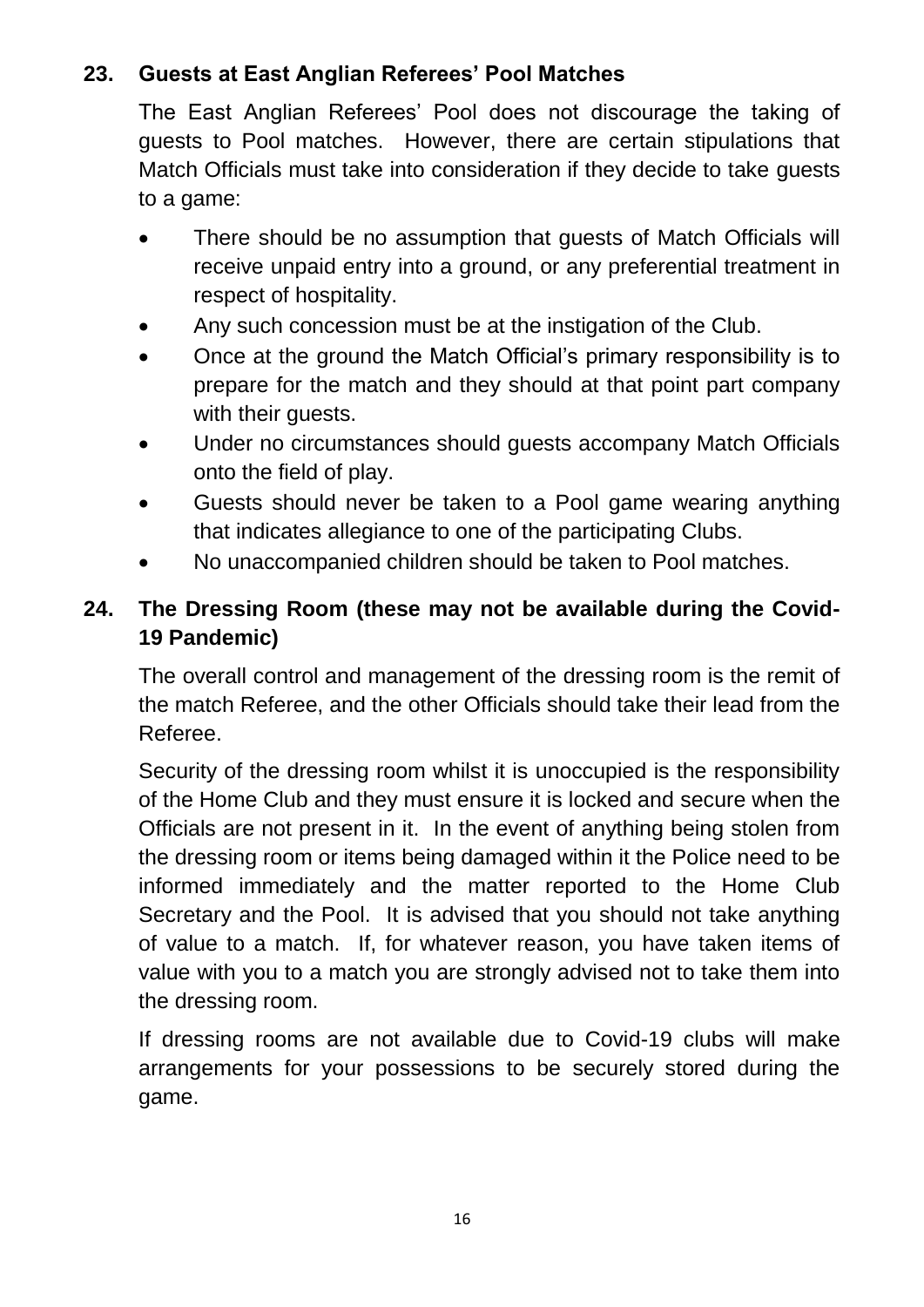# **25. Injury or Illness during the Match**

If the match Referee is injured or taken ill during the game then the senior Assistant Referee for that match will take the place of the Referee. "Seniority" for these purposes will be determined by the length of service as a Level 5 Referee, then length of service as a Level 6 or 7 Referee, and finally by total length of service as a Referee. If an Assistant Referee is injured or is taken ill during the game, both Clubs **must** agree on a replacement and the Match Officials should assist in every way in finding a replacement.

After the game the match Referee should submit a report to the Referees' Appointment Secretary, outlining the details. If a person other than an East Anglian Referees' Pool Match Official acted as an Assistant Referee, the report should contain his name and address.

# **26. Warming Up and Warming Down**

The Football Association encourages Match Officials to warm up before and warm down after a match (with social distancing during Covid-19 pandemic).

Match Officials should be cognisant of their other responsibilities when arranging warm up and warm down times, such as the exchange of team sheets.

When arranging a warm down at the end of a match the Referee must take note of any issue during the match which might adversely affect the warm down and should make every effort to minimise the possibility of confrontation. This may include taking the decision not to participate in a structured warm down.

# **27. Post-Match Hospitality (may not be available during the Covid-19 pandemic)**

At this level of football the clubs have provision in their rules to cater for some form of post-match hospitality. This may vary from the provision of refreshments after the game to a formal invitation to attend the Home Club's boardroom/guest room.

If Match Officials are invited to join Club officials for post-match hospitality they must be aware of the potential for confrontation if they become involved in discussion regarding contentious incidents from the match. Acceptance of any invitation must be by agreement. Match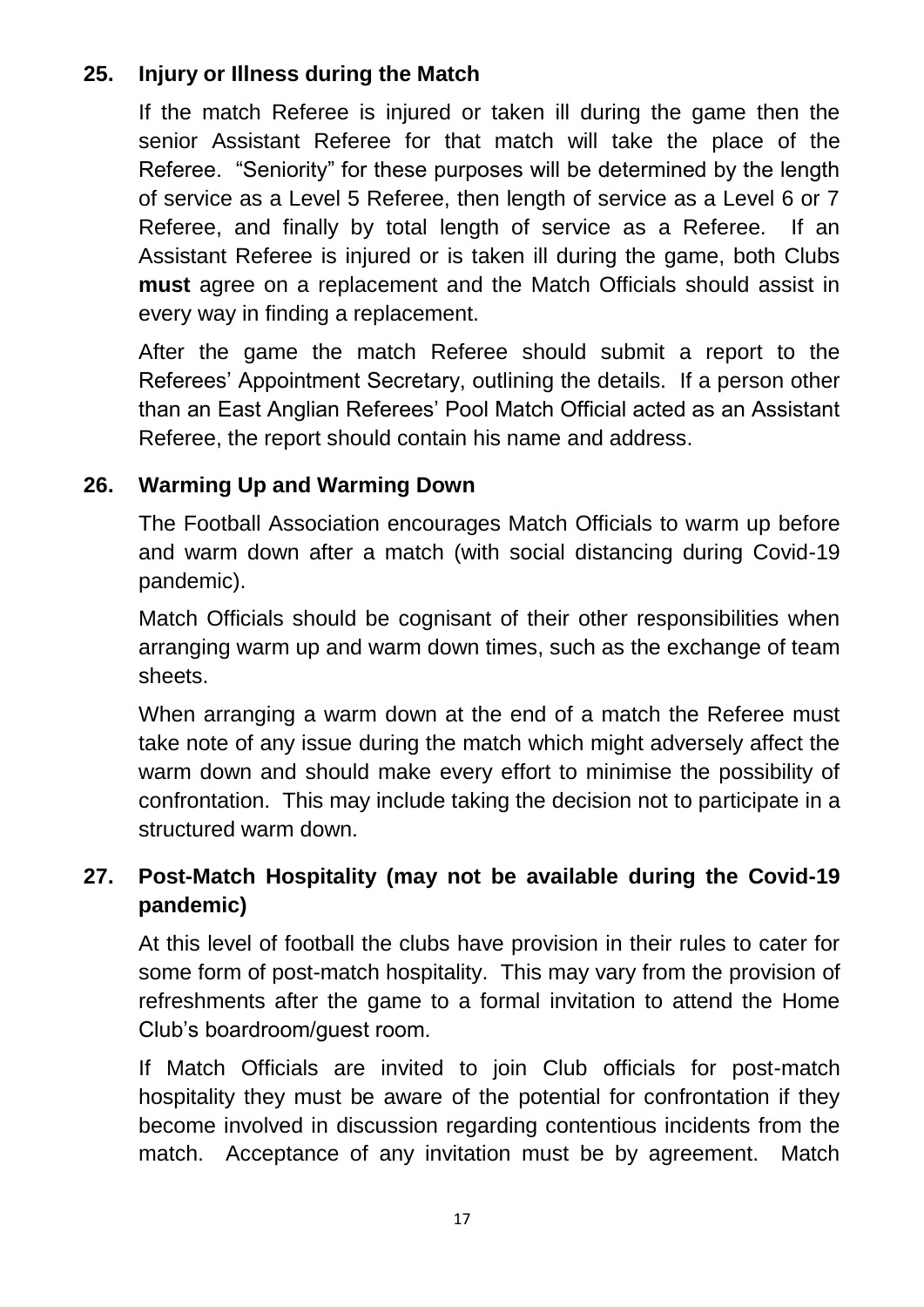Officials are not expected to accept or join club officials in hospitality on an individual basis.

# **28. Performance Measurement**

# **28.1 Referees**

The Referee's performance will be measured in every East Anglian Referees' Pool match. Each Club will be required to mark the Referee out of one hundred marks. These marks will be submitted to the Pool's Management Committee and will form the basis of performance measurement for the Annual Review of Performance.

Each Club will receive a written guide on the marking of Referees and will be asked to follow specific guidelines that include overall match control, co-operation with Assistants, communication with players and club officials, and appearance and personality.

| <b>Mark</b>     | Comment                                                                                                                                                                                                                                                                                                |
|-----------------|--------------------------------------------------------------------------------------------------------------------------------------------------------------------------------------------------------------------------------------------------------------------------------------------------------|
| 91-100          | This standard of performance will reflect complete<br>confidence in the accuracy of decision-making with the<br>application of management and communication skills that<br>create an environment of fair play and add real value to the<br>game.                                                       |
| 81-90           | This standard of performance will reflect confidence in the<br>level of accuracy in decision-making with management and<br>communication skills that enable fair play.                                                                                                                                 |
| 80              | THIS IS THE STANDARD OF PERFORMANCE WE<br>EXPECT FROM REFEREES AT THIS LEVEL. It reflects a<br>confident approach to the decision-making process with<br>accuracy in the vast majority of those decisions. There will<br>be empathy with the players and a positive contribution<br>towards fair play. |
| 71-79           | This standard of performance reflects a reasonable level of<br>accuracy achieved in the decision-making process, and<br>some empathy with players that enabled a degree of fair<br>play.                                                                                                               |
| 61-70           | This standard of performance reflects some shortcomings<br>in the level of accuracy achieved in the decision-making<br>process, and little empathy with players to enable fair play.                                                                                                                   |
| 60 and<br>below | This standard of performance reflects shortcomings in the<br>level of accuracy achieved in the decision-making process,<br>and further shortcomings in the empathy with players to<br>enable fair play.                                                                                                |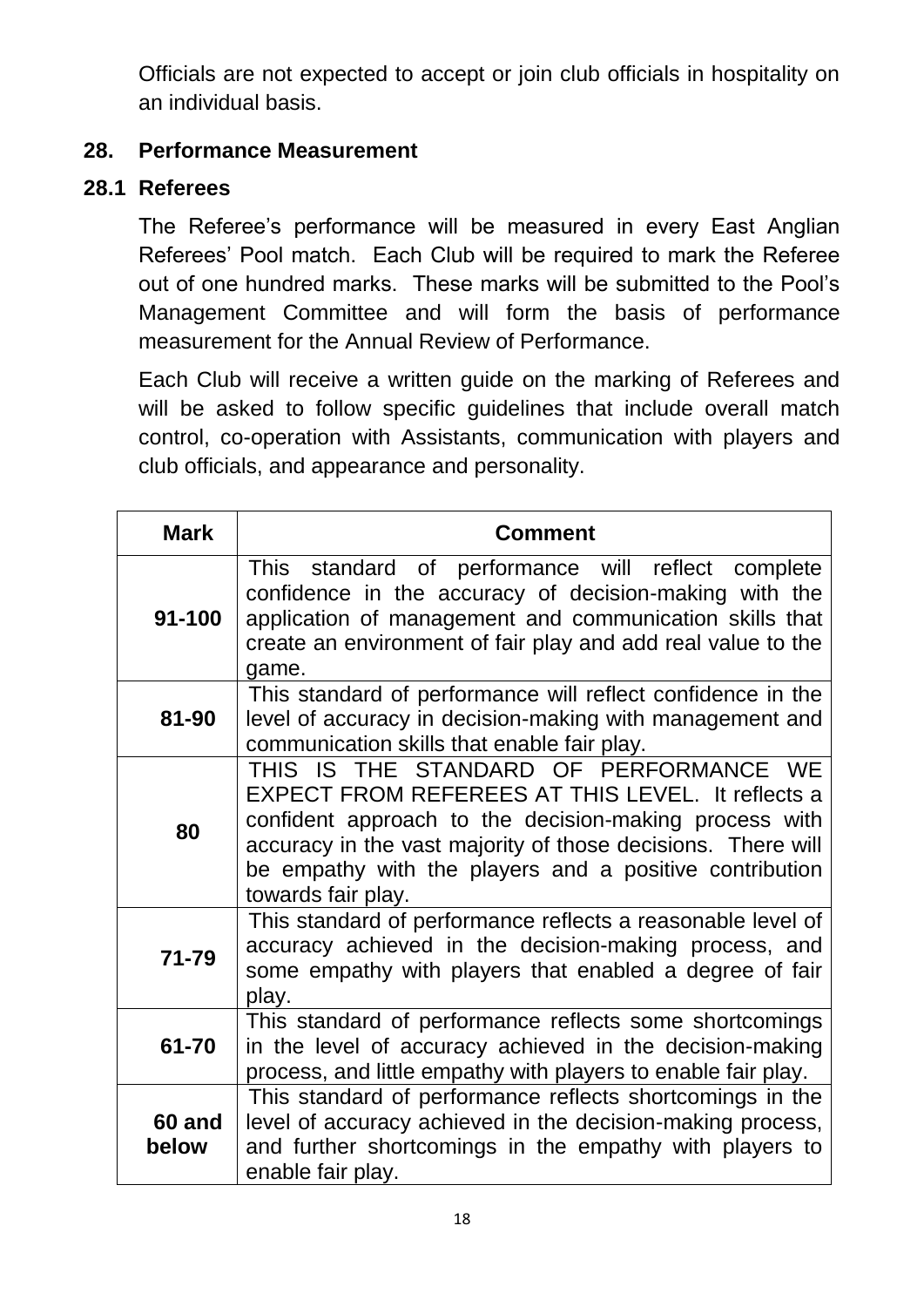A mark of 80 represents the standard expected of a Supply League Referee. Where a Club marks a Referee below 60 the Club is required to submit a Low Marking Report to the appropriate League, substantiating their judgement. All marks awarded to Referees by Clubs will constitute the compilation of a Merit Table.

#### **28.2 Assistant Referees**

The Referee will mark Assistant Referees on every Pool match. The mark will be out of 100 and will be recorded on the Referee's Match Report. The range of marks will be as follows:

| <b>Mark</b> | <b>Comment</b>                                                                                                                                                                                                                                                                                                                                                                                                                                                                                                                                                                                                                                                                                                                                                                                                                                                                                                                                                                                                                                                                                      |  |
|-------------|-----------------------------------------------------------------------------------------------------------------------------------------------------------------------------------------------------------------------------------------------------------------------------------------------------------------------------------------------------------------------------------------------------------------------------------------------------------------------------------------------------------------------------------------------------------------------------------------------------------------------------------------------------------------------------------------------------------------------------------------------------------------------------------------------------------------------------------------------------------------------------------------------------------------------------------------------------------------------------------------------------------------------------------------------------------------------------------------------------|--|
| 81-100      | This standard of performance will reflect a positive pre and<br>post-match attitude. Attention to the referee's team briefing<br>and appropriate involvement in any post-match discussion<br>relating to the performance conducted by the referee or,<br>where appointed, the observer. Fully alert, appropriate for<br>all incidents and eventualities.<br>Full and confident<br>performance of the duties expected, providing a high level<br>of support, judging the referee's involvement accurately and<br>providing assistance accordingly. Clear, accurate and well<br>timed signals with a positive response to the referee's<br>signals and gestures. A high level in the accuracy of offside<br>judgements, both active and passive, with clear evaluation<br>of all factors taken. Appropriate and confident interaction<br>with players, control of substitutes and, where appropriate,<br>effective sensible management of the occupants of the<br>technical area. Involvement in creating an environment of<br>fair play and adding real value to the overall control of the<br>game. |  |
| 80          | A performance which reflects a positive pre and post-match<br>Attention to the referee's team briefing and<br>attitude.<br>appropriate involvement in any post-match discussion<br>relating to the performance conducted by the referee or,<br>where appointed, the observer. Alert for incidents and<br>Confident performance of the<br>eventualities.<br>duties<br>expected, providing support, judging the<br>referee's<br>involvement and providing assistance accordingly. Clear,<br>accurate and well-timed signalling, responding to the<br>referee's signals and gestures. Evaluation of all factors in<br>respect of offside judgements, both active and passive,<br>before offering accurate advice. Interaction with players                                                                                                                                                                                                                                                                                                                                                             |  |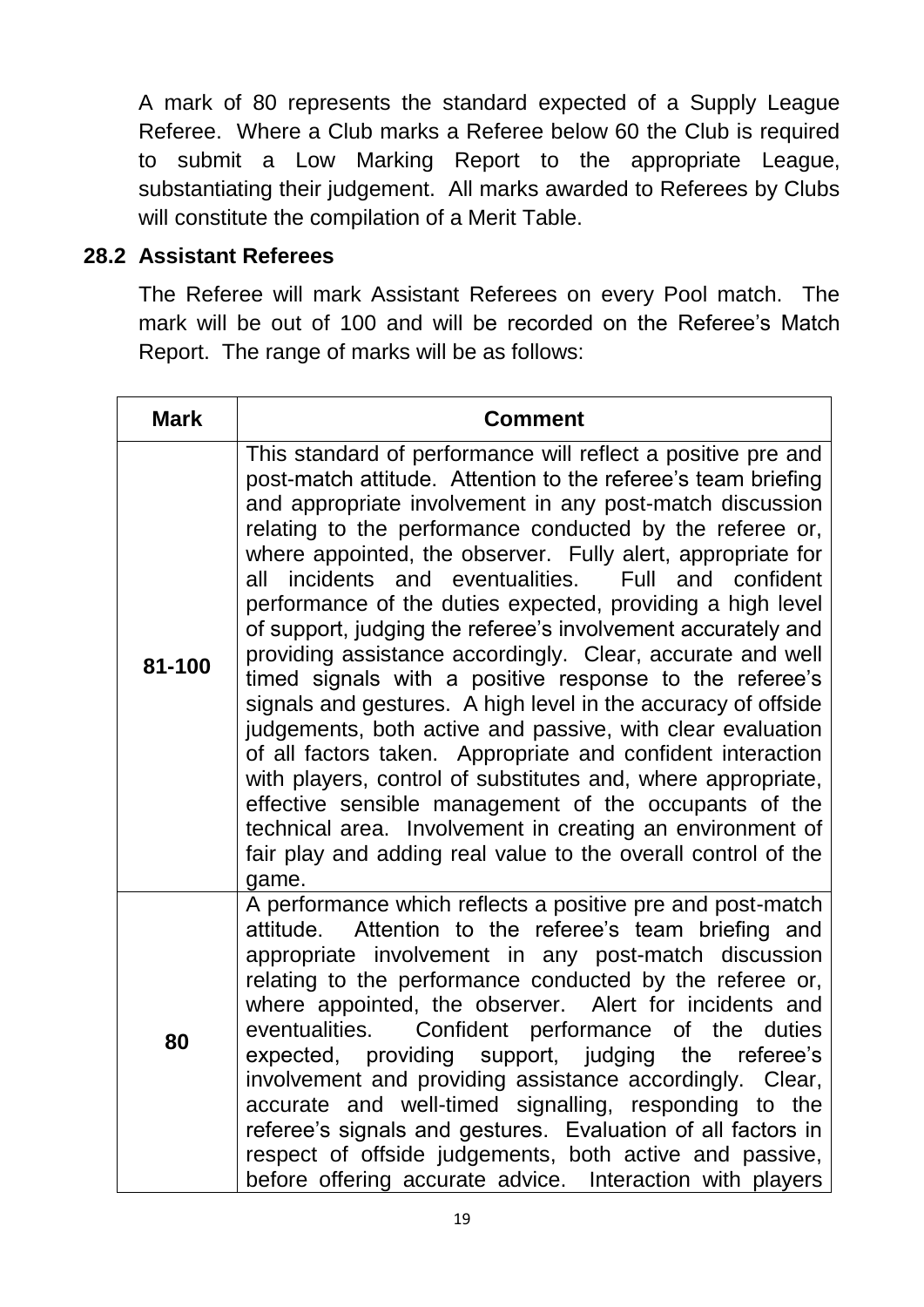|       | when appropriate. Effective management of the occupants<br>of the technical area and control of substitutes.<br>This is the minimum standard expected of assistant                                                                                                                                                                                                                     |  |
|-------|----------------------------------------------------------------------------------------------------------------------------------------------------------------------------------------------------------------------------------------------------------------------------------------------------------------------------------------------------------------------------------------|--|
|       | referees operating on the East Anglian Referees' Pool.                                                                                                                                                                                                                                                                                                                                 |  |
| 61-80 | A performance which reflects a shortcoming in one or more<br>of the minimum expected standards outlined above. This<br>may be reflected by the mark range depending upon the<br>number of areas for consideration. Referees should bring<br>to the attention of assistants any shortcomings in their<br>performance that drop below the minimum standard at the<br>post match debrief. |  |

If a Referee awards a mark of below 60 in respect of an Assistant Referee's performance he must submit a written report to the appropriate League. All marks awarded to Assistant Referees by Referees and Clubs will constitute the compilation of a Merit Table. At the start of the playing season an award will be made to the Assistant Referee who comes top of the previous season's Merit Tables.

# **29. Merit Tables**

In accordance with FA requirements the Pool issues Merit Tables for all Level 4 Referees based on marks given by Observers and Clubs.

Referees are usually informed of their position in the Merit Tables at various times during the season in accordance with The FA's requirements.

Removal from the Supply League Referees' List (Level 4) will be based on the final Merit Table positions of active Level 4 Referees on each respective Pool or Supply League for the period  $1<sup>st</sup>$  August 2021 –  $31<sup>st</sup>$ May 2022 for season 2021-2022, according to the following criteria.

You will be removed from the Supply League Referees' list if, for the Pool/Supply League(s) on which you have refereed, you are:

- In the bottom 40% of the Observer Merit Table AND the bottom 20% of the Club Merit Table or
- In the bottom 20% of the Observer Merit Table AND the bottom 40% of the Club Merit Table or
- In the bottom 20% of the Observer Merit Table in any two successive seasons or in any two out of three seasons.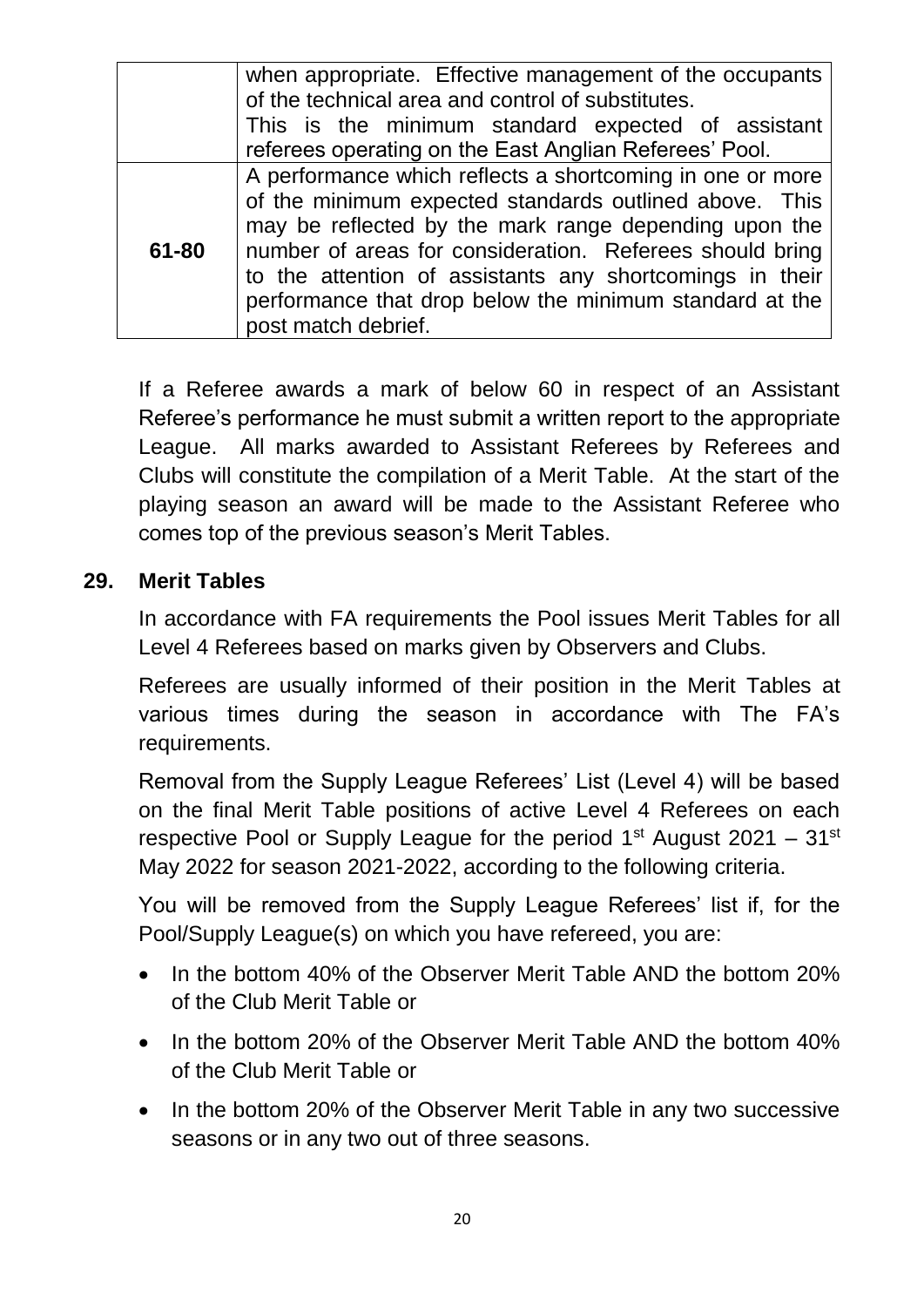Regardless of Merit Table positions, the number of games officiated during the marking season, availability, fitness and administration will be amongst the other factors that may be taken into consideration when determining if a referee is removed.

First year Supply League Referees are exempt from the Merit Table retention criteria (except in exceptional circumstances) but not from other criteria such as availability, administration and fitness. Removal from the Supply League Referees' List will also result in removal from the Contributory League Assistant Referees' List.

# **30. Performance Warning Letters**

The East Anglian Referees' Pool will regularly review the Merit Table for both Referees and Assistant Referees. If it is identified that a Referee or Assistant Referee is under-performing the Official may receive a performance warning letter from the Pool. Once an Official receives such a letter he or she will be expected to show a substantial improvement during the remainder of the season.

# **31. Annual Review of Performance**

At the end of every marking season a Merit Table will be prepared for all Referees and Assistant Referees on the Pool's list. The Merit Tables for Referees will be presented to the Football Association and appropriate County Football Association, and those for Assistant Referees to the appropriate County Football Associations.

A Referee removed from the Pool's List of Referees as a result of an annual review may be offered a place as an Assistant Referee on the List for the following season. This offer would be subject to the Official fulfilling the criteria laid down by his County Football Association. If an Assistant Referee is removed from the Pool's List of Assistant Referees as a result of an annual review he may only return to that List in future seasons providing the nomination criteria is satisfied, upon recommendation by his County Football Association and acceptance by the Pool.

#### **32. Observers**

The Pool will administer a List of Referee Observers. This list will consist of those Observers invited to observe at this level of football. The Observers will receive formal training.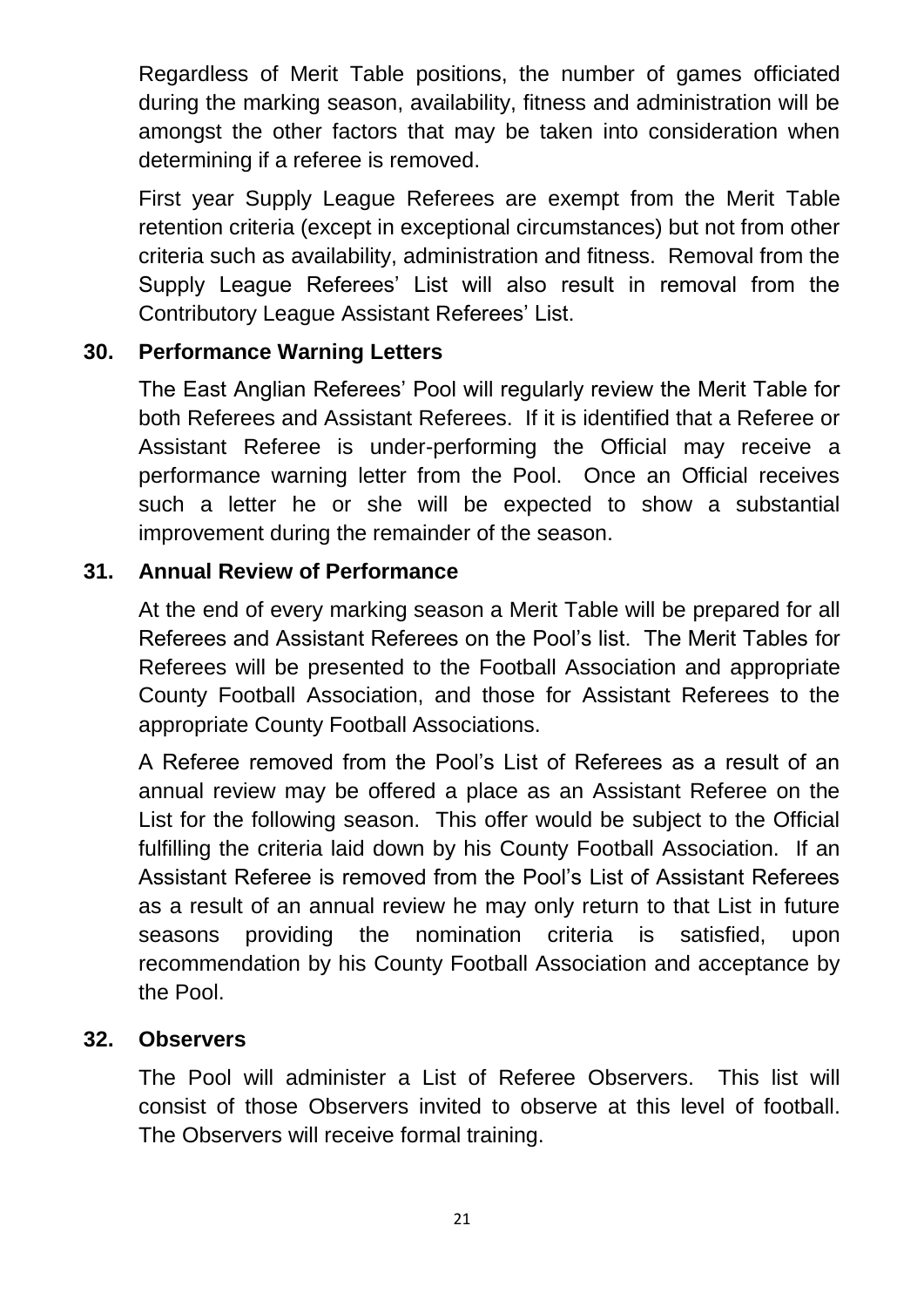Observers will be appointed to matches at the discretion of the Observers' Co-ordinator and are seen as an aid to the development, training and education of Match Officials. They also have responsibility as the guardians of standards.

After a game the Observer will make contact with the Match Officials and carry out a verbal debrief. Reports for Referees and Assistant Referees are uploaded onto MOAS.

The referees should ensure that any appointed Observer who has made contact with them is advised of any changes to the game, e.g. venue, kick off time, postponement, etc.

#### 33. **Match Fees**

For season 2021-2022 the following match fees will apply:

Thurlow Nunn Eastern Counties Premier League, First Division North, First Division South, Challenge Cup and First Division Cup

Referee £45.00, Assistant Referee £35, travel 34p per mile. In most instances match fees will be paid by BACS transfer within 48 hours of the conclusion of the game.

# 34. **League Documents**

All match officials should make themselves aware of the various league documents which include:

- Postponement of matches
- Individual Clubs' Covid-19 Risk Assessments
- Breach of Rules & Directives
- Standardised Rules
- Cup Competition Rules
- Law Changes
- Mental Health Awareness in Sport

These can be found at [https://thurlownunnleague.com.](https://thurlownunnleague.com/)